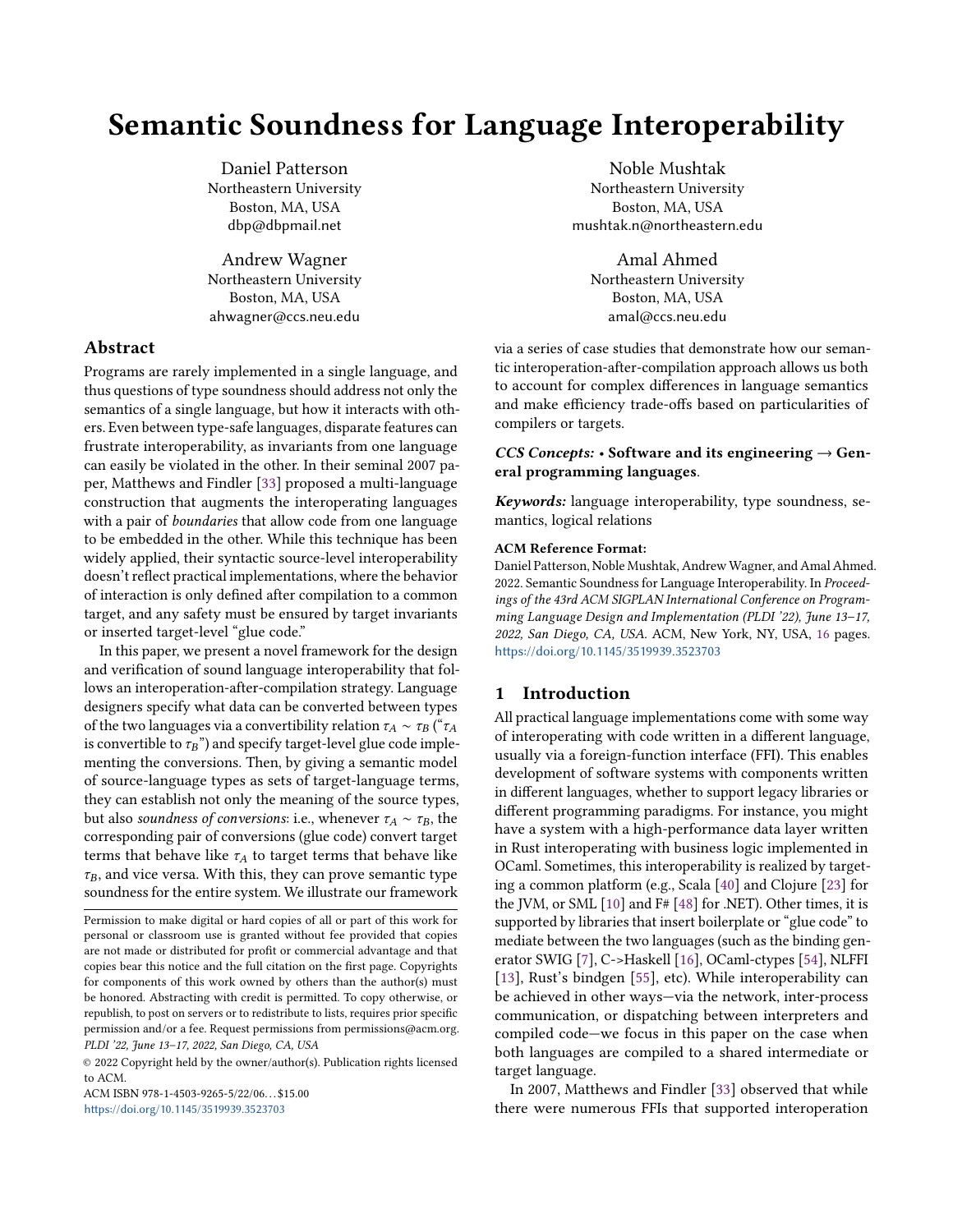between languages, there had been no effort to study the semantics of interoperability. They proposed a simple and elegant system for abstractly modeling interactions between languages  $A$  and  $B$  by embedding the existing operational syntax and semantics into a multi-language  $AB$  and adding boundaries to mediate between the two. Specifically, a boundary  ${}^{\tau_A}\mathcal{A}\mathcal{B}^{\tau_B}(\cdot)$  allows a term  ${\rm e}_{\rm B}$  of type  $\tau_B$  to be embedded in an A context that expects a term of type  $\tau_A$ , and likewise for the boundary <sup> $\tau_B$ </sup>  $\mathcal{B} \mathcal{A}^{\tau_A}(\cdot)$ . Operationally, the term  $\mathcal{F}_A\mathcal{A}\mathcal{B}^{\mathcal{F}_B}(e_B)$  evaluates  $e_B$  using the B-language semantics to  $^{t_{A}}AB^{t_{B}}(v_{B})$  and then a type-directed conversion takes the value  $v_B$  of type  $\tau_B$  to an A-language term of type  $\tau_A$ . There are often interesting design choices in deciding what conversions are available for a type, if any at all. One can then prove that the entire multi-language type system is sound by proving type safety for the multi-language, which includes the typing rules of both the embedded languages and the boundaries. This multi-language framework has inspired a significant amount of work on interoperability: between simple and dependently typed languages [\[41\]](#page-15-5), between languages with unrestricted and substructural types [\[45,](#page-15-6) [50\]](#page-15-7), between a high-level functional language and assembly [\[43\]](#page-15-8), and between source and target languages of compilers [\[2,](#page-14-6) [37,](#page-15-9) [44\]](#page-15-10).

Unfortunately, while Matthews-Findler-style boundaries give an elegant, abstract model for interoperability, they do not reflect reality. Indeed, a decade and a half later, there is little progress on assigning semantics to real multi-language systems. In the actual implementations we study, the source languages are compiled to components in a common target and glue code is inserted at the boundaries between them to account for different data representations or calling conventions. While one could try to approach this problem by defining source-level boundaries, building a compiler for the multi-language, and then showing that the entire system is realized correctly, there are serious downsides to this approach. One is that if the two languages differ significantly, the multi-language may be significantly more than just an embedding of the evaluation rules of both languages (c.f. our last case study, as an implicitly garbage-collected language interoperating with a manually managed language may need to make the garbage collection explicit). And that doesn't even consider the fact that in practice, we usually have existing compiler implementations for one or both languages and wish to add (or extend) support for interoperability. Here, language designers' understanding of what datatypes should be convertible at the source level very much depends on how the sources are compiled and how data is (or could be) represented in the target, all information that is ignored by the multi-language approach. Moreover, certain conversions, even if possible, might be undesirable because the glue code needed to realize safe interoperability imposes too much runtime overhead.

In this paper, we present a framework for the design and verification of sound language interoperability, where both activities are connected to the actual implementation (of compilers and conversions). At the source, we still use Matthews-Findler-style boundaries, as our approach differs not in the source syntax but rather that instead of proving operational properties of that source, we instead prove semantic type soundness by defining a model of source types as sets of (or relations on) target terms. That is, the interpretation of a source type is the set of target terms that *behave as that type*. Guiding the design of these type interpretations are the compilers. This kind of model, often called a realizability model, is not a new idea  $-$  for instance, Benton and Zarfaty  $[12]$ and Benton and Tabareau [\[11\]](#page-14-8) used such models to prove type soundness, but their work was limited to a single source language. By interpreting the types of two source languages as sets of terms in a common target, we enable rich reasoning about interoperability. Using the model, we can then give meaning to a boundary <sup>TB</sup> $\mathcal{B} \mathcal{A}^{\tau_A}(\cdot)$ : there is a bit of target code that, when given a target term that is in the model of the type  $\tau_A$ , results in a target term in the model of type  $\tau_B$ .

A realizability model is valuable not only for proving soundness, but for reasoning about the design of interoperability. For example, we can ask if a particular type in one language is the same as a type in the other language. This is true if the same set of target terms inhabits both types, and in this case conversions between the types should do nothing. More generally, opportunities for efficient conversions may only become apparent upon looking at how source types and invariants are represented (or realized) in the target. Since interoperability is a design challenge, with tradeoffs just like any other—performance high among them—working with the ability to understand all the pieces is a tremendous advantage.

Contributions. To demonstrate the use and benefits of our framework, we present three case studies that illustrate different kinds of challenges for interoperability. In each case, we compile to an untyped target language.

1. Shared-Memory Interoperability ([§3\)](#page-3-0): We consider how mutable references can be exchanged between two languages and what properties must hold of stored data for aliasing to be safe. We show that to avoid copying mutable data — without having to wrap references in guards or chaperones [\[47\]](#page-15-11) — convertible reference types must be inhabitated by the very same set of target terms.

2. Affine & Unrestricted ([§4\)](#page-5-0): We consider how MiniML, a standard functional language with mutable references, can interact with  $\overline{AFFI}$ , an affine language. We show that affine code can be safely embedded in unrestricted code and vice versa by using runtime checks (only where necessary) to ensure that affine resources are used at most once.

3. Memory Management & Polymorphism ([§5\)](#page-9-0): We consider how MiniML, whose references are garbage collected, can interact with  $L^3$  [\[3\]](#page-14-9), a language that uses linear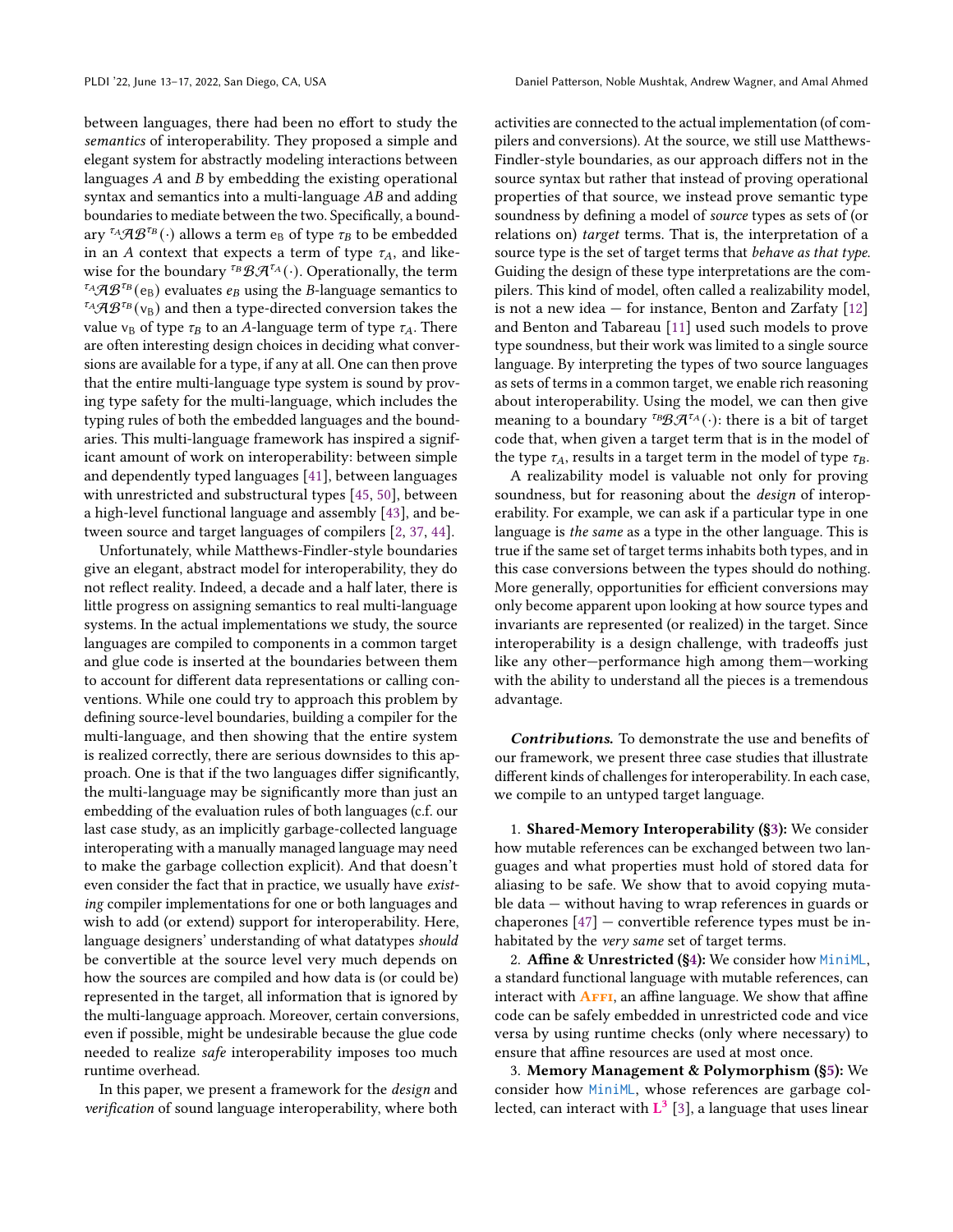capabilities to support safe strong updates to a manually managed mutable heap. We demonstrate not only when memory can be moved between languages, but also a type-level form of interoperability that allows generics to be used with  $L^3$ (which lacks type polymorphism) without violating any invariants of either language.

For each case study, we devise a novel realizability model. An interesting aspect of these models is that, since the target languages are untyped, statically enforced source invariants must be captured using either dynamic enforcement in target code or via invariants in the model. This demonstrates that our approach is viable even when working with existing target languages without rich static reasoning principles.

We chose these three case studies to exercise our framework both in terms of type system invariants (substructural types, polymorphism) but also properly handling mutable state (exchanging pointers and garbage collection). Interesting challenges for the future could include differences of control-flow and concurrency.

Definitions and proofs elided from this paper are provided in our technical appendix [\[42\]](#page-15-12).

# 2 The Framework

Before diving into the case studies that serve as evidence of its efficacy, we first describe, in step-by-step fashion, the framework for proving type soundness in the presence of interoperability that is the primary contribution of this paper. The inputs to the framework are two source languages, language  $A$  and language  $B$ , a target language  $T$ , and compilers  $e^+$  = e and  $e^+$  = e. This section serves both as a roadmap of what is to come and a reference to return to. The first two steps ([§2.1](#page-2-0) and [§2.2\)](#page-2-1) must be performed by the designer of the interoperability system, whereas the last three ([§2.3,](#page-2-2) [§2.4,](#page-3-1) and [§2.5\)](#page-3-2) should be performed by the verifier of the system. Note that, as with type soundness, partial verification is still potentially useful, and so the first two steps should be seen as what needs to be implemented, and the last three as what should be aspired to, if not formally carried out.

#### <span id="page-2-0"></span>2.1 Boundary Syntax

To include code from another language, the designer requires some way of invoking such code. While there are various ways of doing this in real toolchains, here she adopts a general approach based on a notion of language boundaries.

If a language  $\overline{A}$  is to include code from language  $\overline{B}$ , the  $\overline{A}$ designer should add a boundary form  $\|\mathbf{e}\|_{\mathcal{V}_\lambda}$ . This allows a term **e** :  $\tau_B$  to be used in an A context at type  $\tau_A$ , for some  $\tau_A$  and  $\tau_B$ . This boundary strategy is very general: it allows both inline code, a strategy adopted by many FFI libraries for C, but also the more typical import/export style of linking. In that case, what is compiled would be an open term with a B binding  $f : \tau \to \tau'$  free. Then, the use of the imported term would be  $\langle |f| \rangle_{\tau_A \to \tau_A'}$  for appropriate types  $\tau_A$  and  $\tau_A'$ .

Note that while in our examples, we equip both languages with boundaries, the framework does not require this.

#### <span id="page-2-1"></span>2.2 Convertibility Rules

To know whether a term  $\left\|\mathbf{e}\right\|_{\mathcal{I}_h}$  is well-typed, the designer needs to know if a B term  $\mathbf{e} : \tau_{\text{B}}$  can be converted to an A type  $\tau_A$ . There is no way to know, a priori, what types can be converted, and thus the framework requires that the designer specify this explicitly. In particular, she must provide judgments of the form  $\tau_A \sim \tau_B$  to indicate that these two types are interconvertible, allowing for the possibility of dynamic conversion errors. Since our notion of linking depends upon both language  $\overline{A}$  and  $\overline{B}$  being compiled to a common target T, this conversion needs to be witnessed by T code that performs the conversion.  $C_{\tau_{\mathbb{A}} \mapsto \tau_{\mathbb{B}}}$  denotes the code that performs a target-level conversion from  $\tau_A$  to  $\tau_B$ . For example, if bool  $\sim$  int, and the former compiles to the integers 0 and 1, then the conversion  $C_{\text{bool}\rightarrow\text{int}}$  is a no-op (since compiled booleans are already T language integers), but  $C_{\text{int}\mapsto \text{bool}}$  must do something different. It could raise a dynamic conversion error if given a T int other than 0 or 1, or it could collapse all other numbers into one of those, or something else. The particular choice depends on the languages in question, and what the designer of the interoperability system thinks makes sense: the framework only requires that the decision made preserves type soundness.

#### <span id="page-2-2"></span>2.3 Realizability Models for Both Languages

In order to prove type soundness, and in particular, account for the boundaries and convertibility rules from [§2.1](#page-2-0) and [§2.2,](#page-2-1) the verifier needs to build a logical relation for both languages. This relation is atypical in two ways. First, it is a realizability model, which means that while it is indexed by source types, it is inhabited by target terms. That is, the verifier must first define an interpretation of values for each source type  $\tau$ , written  $V[\![\tau]\!]$ , as the set of T language values v that behave as  $\tau$ . That is,  $V[\![\text{bool}]\!]$  is not the set of A language booleans (i.e., true and false), but rather, the T values that behave as  $\Lambda$  booleans (likely, 0 and 1). In particular, the compiler from A to T must send true and false into  $V[\text{bool}]$ , but the latter can include more values. There is also an expression relation, written  $\mathcal{E}[\![\tau_{A}]\!]$ , that is the set of T language terms that evaluate to values in  $V[\![\tau_A]\!]$  (or diverge, or run to a well-defined error). The second atypical, and novel, aspect is that the relation is indexed with the types of both of our source languages; in this example, A and **B**. Since they compile to the same target, this works: the inhabitants of  $V$ [bool] and  $V$ [int] are both T values. By bringing the types of both languages into a common setting, the verifier gains powerful reasoning principles; for example, we can ask if  $V$ [bool] =  $V$ [int].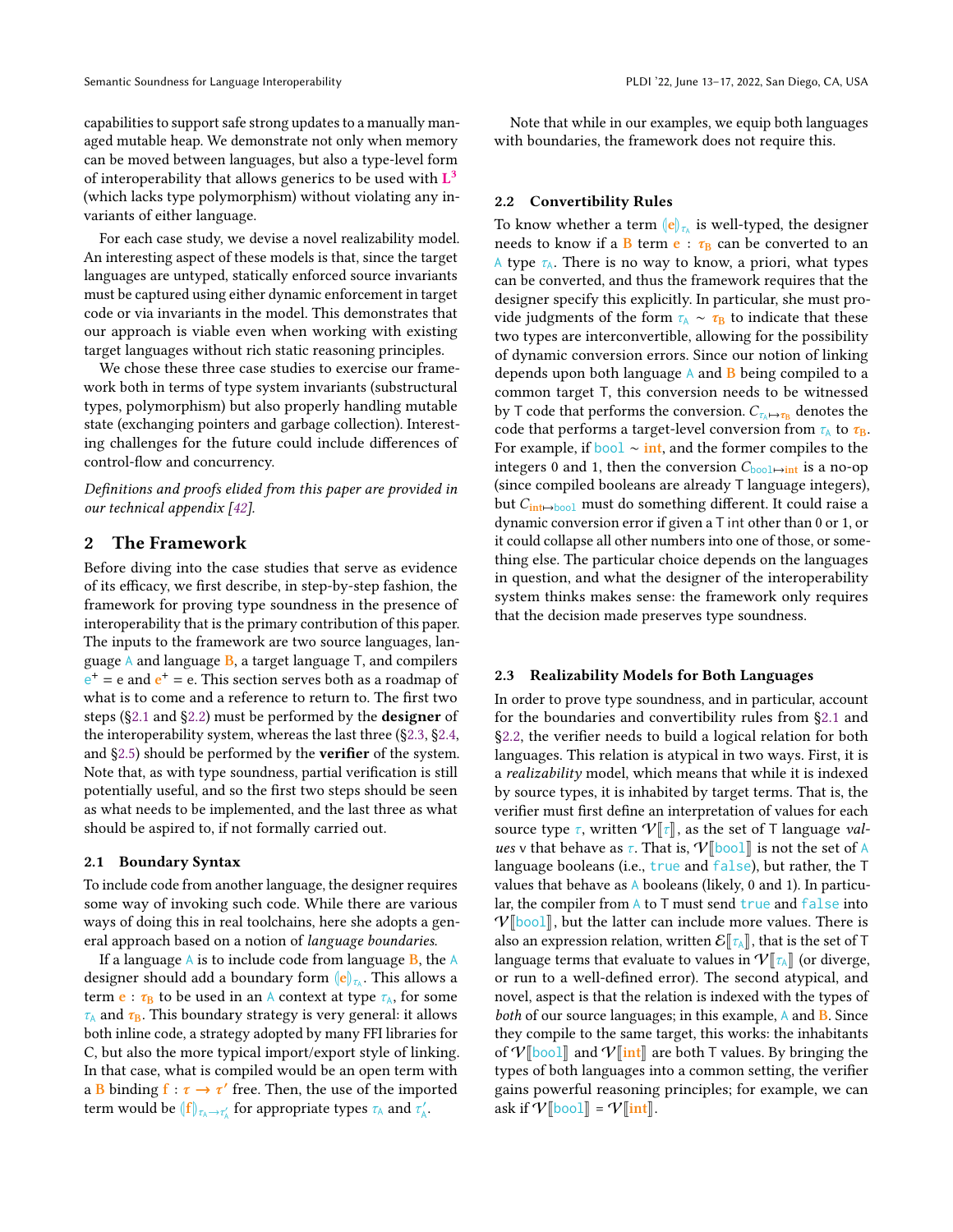#### <span id="page-3-1"></span>2.4 Soundness of Conversions

Using the realizability models defined in [§2.3,](#page-2-2) the verifier can prove that the convertibility rules defined in [§2.2](#page-2-1) are sound. In particular, if  $\tau_A \sim \tau_B$ , then she should show that the conversions  $C_{\tau_\mathbb{A}\mapsto\tau_\mathbb{B}}$  and  $C_{\tau_\mathbb{B}\mapsto\tau_\mathbb{A}}$  actually translate expressions between the types correctly. This is done by showing for any term e in  $\mathcal{E}[\tau_A]$ , that  $C_{\tau_A \mapsto \tau_B}(e)$  is in  $\mathcal{E}[\tau_B]$ , and similarly for C since the model defines two interpretations, this for  $C_{\tau_{\text{B}} \mapsto \tau_{\text{A}}}$ . Since the model defines type interpretations, this ensures that the conversions do exactly what is expected.

#### <span id="page-3-2"></span>2.5 Soundness of Entire Languages

Proving the conversions sound ([§2.4\)](#page-3-1) is the central goal, of course, but the verifier also needs to ensure that the model defined in [§2.3](#page-2-2) is actually faithful to the languages. She does this by following the standard approach for proving semantic type soundness. First, for each typing rule in both source languages, she proves that a corresponding lemma holds in terms of the model. For example, for pairs she proves that if  $e \in \mathcal{E}[\![\tau_1 \times \tau_2]\!]$  then fst<sup>+</sup>  $e \in \mathcal{E}[\![\tau_1]\!]$  —note we write fst<sup>+</sup>, which is T code (and could be an array projection, or some other T operation), since what is in  $\mathcal{E}[\tau_1]$  are T terms.

# <span id="page-3-0"></span>3 Shared Memory

Aliased mutable data is challenging to deal with no matter the context, but aliasing across languages is especially difficult because giving a pointer to a foreign language can allow for unknown data to be written to its address. Specifically, if the pointer has a particular type in the host language, then only certain data should be written to it, but the foreign language may not respect or even know about that restriction. One existing approach to this problem is to create proxies, where data is guarded or converted before being read or written [\[17,](#page-14-10) [32,](#page-14-11) [47\]](#page-15-11). While sound, this comes with significant runtime overhead. Here, our framework allows a different approach.

Languages. In this case study, we explore this problem using two simply-typed functional source languages with dynamically allocated mutable references, RefHL and RefLL (for "higher-level" and "lower-level"). RefHL has boolean, sum, and product types, whereas RefLL has arrays ( $[e_1, \ldots, e_n]$ :  $[\tau]$ ). Their syntax is given in Fig. [1](#page-3-3) and their static semantics — which are entirely standard — are elided (see [\[42\]](#page-15-12)). These two languages are compiled (Fig. [3—](#page-4-0)note that we write  $e^+$ to indicate e', where  $e \rightsquigarrow e'$ ) into an untyped stack-based language called StackLang (inspired by [\[29\]](#page-14-12)), whose syntax and small-step operational semantics  $-$  a relation on configurations  $\langle H; S; P \rangle$  comprised of a heap, stack, and program  $$ are given in Fig. [2;](#page-3-4) here we describe a few highlights. First, we note that StackLang values include not only numbers, thunks, and locations, but arrays of values, a simplification we made for the sake of presentation. Second, notice the interplay between thunk and lam: thunks are suspended computations, whereas lam is an instruction (not a value)

```
RefHL Type \tau ::= unit | bool | \tau + \tau | \tau \times \tau | \tau \to \tau | ref \tauExpr. e \therefore () | true | false | x | inl e | inr e
                      |(e, e)| fst e | snd e | if e e e | \lambda x : \tau.e | e e
                      | match e x{e} y{e} | ref e | !e | e := e | \langle e \rangle_{\tau}RefLL Type \tau ::= int | \tau | \tau \to \tau | ref \tauExpr. e ::= n | x | [e, \ldots] | e[e] | \lambda x : \tau.e | e e\vert e + e \vert if0 e e e \vert ref e \vert !e \vert e := e \vert \vert e\vert<sub>7</sub>
```


<span id="page-3-4"></span>

| Program P                                                                                                                                  |  |                                                                            | ::= $\cdot$   i, P Value v ::= n   thunk P   $\ell$   [v, ]                        |
|--------------------------------------------------------------------------------------------------------------------------------------------|--|----------------------------------------------------------------------------|------------------------------------------------------------------------------------|
|                                                                                                                                            |  |                                                                            | Instruction i $:=$ push v   add   less?   if 0 P P   lam x.P   call                |
|                                                                                                                                            |  |                                                                            | idx   len   alloc   read   write   fail c                                          |
| Error Code $c ::=$ Type $ \text{Inx} $ Conv                                                                                                |  |                                                                            |                                                                                    |
| Heap H                                                                                                                                     |  |                                                                            | $ ::= \{ \ell : v,  \}$ Stack S $ ::= v, , v \mid \text{fail } c$                  |
| $\langle H; S; \text{push } v, P \rangle$                                                                                                  |  |                                                                            | $\rightarrow$ (H; S, v; P) $(S \neq \text{fail } c)$                               |
| $\langle H; S, n', n; add, P \rangle$                                                                                                      |  | $\rightarrow$ (H; S, (n + n'); P)                                          |                                                                                    |
| $\langle H; S, n', n; less?, P \rangle$                                                                                                    |  |                                                                            | $\rightarrow$ $\langle$ H; S, b; P $\rangle$ (b=0 if n < n' else 1)                |
| $\langle H; S, n; \text{if} 0 \text{ P}_1 \text{ P}_2, P \rangle$                                                                          |  |                                                                            | $\rightarrow$ $\langle$ H; S; P <sub>i</sub> , P $\rangle$ (i = 1 if n = 0 else 2) |
| $\langle H; S; if0 P_1 P_2, P \rangle$                                                                                                     |  |                                                                            | $\rightarrow$ (H; S; fail Type) $(S \neq S', n)$                                   |
| $\langle H; S, v; \text{lam } x. P_1, P_2 \rangle$                                                                                         |  | $\rightarrow$ (H; S; [x $\rightarrow$ v] P <sub>1</sub> , P <sub>2</sub> ) |                                                                                    |
| $\langle H; S, \text{thunk } P_1; \text{call}, P_2 \rangle \rightarrow \langle H; S; P_1, P_2 \rangle$                                     |  |                                                                            |                                                                                    |
| $\langle H; S, [v_0, \ldots, v_{n'}], n; idx, P \rangle \rightarrow \langle H; S, v_n; P \rangle$                                          |  |                                                                            | $(n \in [0, n'])$                                                                  |
| $\langle H; S, [v_0, \ldots, v_{n'}], n; idx, P \rangle \rightarrow \langle H; S; fail IDX \rangle$                                        |  |                                                                            | $(n \notin [0, n'])$                                                               |
| $\langle H; S, [v_0, \ldots, v_n]; len, P \rangle$                                                                                         |  | $\rightarrow$ $\langle$ H; S, (n + 1); P $\rangle$                         |                                                                                    |
| $\langle H; S, v; \text{alloc}, P \rangle$                                                                                                 |  | $\rightarrow \langle H \uplus \{\ell : v\}; S, \ell; P \rangle$            |                                                                                    |
| $\langle H \uplus \{\ell : v\}; S, \ell; \text{read}, P \rangle \longrightarrow \langle H \uplus \{\ell : v\}; S, v; P \rangle$            |  |                                                                            |                                                                                    |
| $\langle H \uplus \{\ell : \underline{\ } \}; S, \ell, v; \text{write}, P \rangle \rightarrow \langle H \uplus \{\ell : v\}; S; P \rangle$ |  |                                                                            |                                                                                    |
| $\langle H; S; \text{fail } c, P \rangle$                                                                                                  |  | $\rightarrow$ (H; Fail c; $\cdot$ )                                        |                                                                                    |

Figure 2. Syntax and selected operational semantics for StackLang (most fail Type cases elided).

responsible solely for substitution<sup>[1](#page-3-5)</sup>. We can see how these features are combined, or used separately, in our compilers (Fig. [3\)](#page-4-0). Finally, note that for any instruction where the precondition on the stack is not met, the configuration steps to a program with fail Type (a dynamic type error), although we elide most of these reduction rules for space.

Convertibility. In our source languages, we may syntactically embed a term from one language into the other using the boundary forms  $\|\mathbf{e}\|_{\mathcal{L}_\lambda}$  and  $\|\mathbf{e}\|_{\mathcal{L}_\mathbf{B}}$ . The typing rules for boundary terms require that the boundary types be convertible, written  $\tau_{\rm A}$  ∼  $\tau_{\rm B}$ . Those typing rules are:

$$
\frac{\Gamma, \Gamma \vdash e : \tau_A \quad \tau_A \sim \tau_B}{\Gamma, \Gamma \vdash (e)_{\tau_B} : \tau_B}
$$
\n
$$
\frac{\Gamma, \Gamma \vdash e : \tau_B \quad \tau_A \sim \tau_B}{\Gamma, \Gamma \vdash (e)_{\tau_A} : \tau_A}
$$

Note that the convertibility judgment is a declarative, extensible judgment that describes closed types in one language that are interconvertible with closed types in the other, allowing for the possibility of well-defined runtime errors. By separating this judgment from the rest of the type system,

<span id="page-3-5"></span><sup>1</sup>À la Levy's Call-by-push-value [\[31\]](#page-14-13).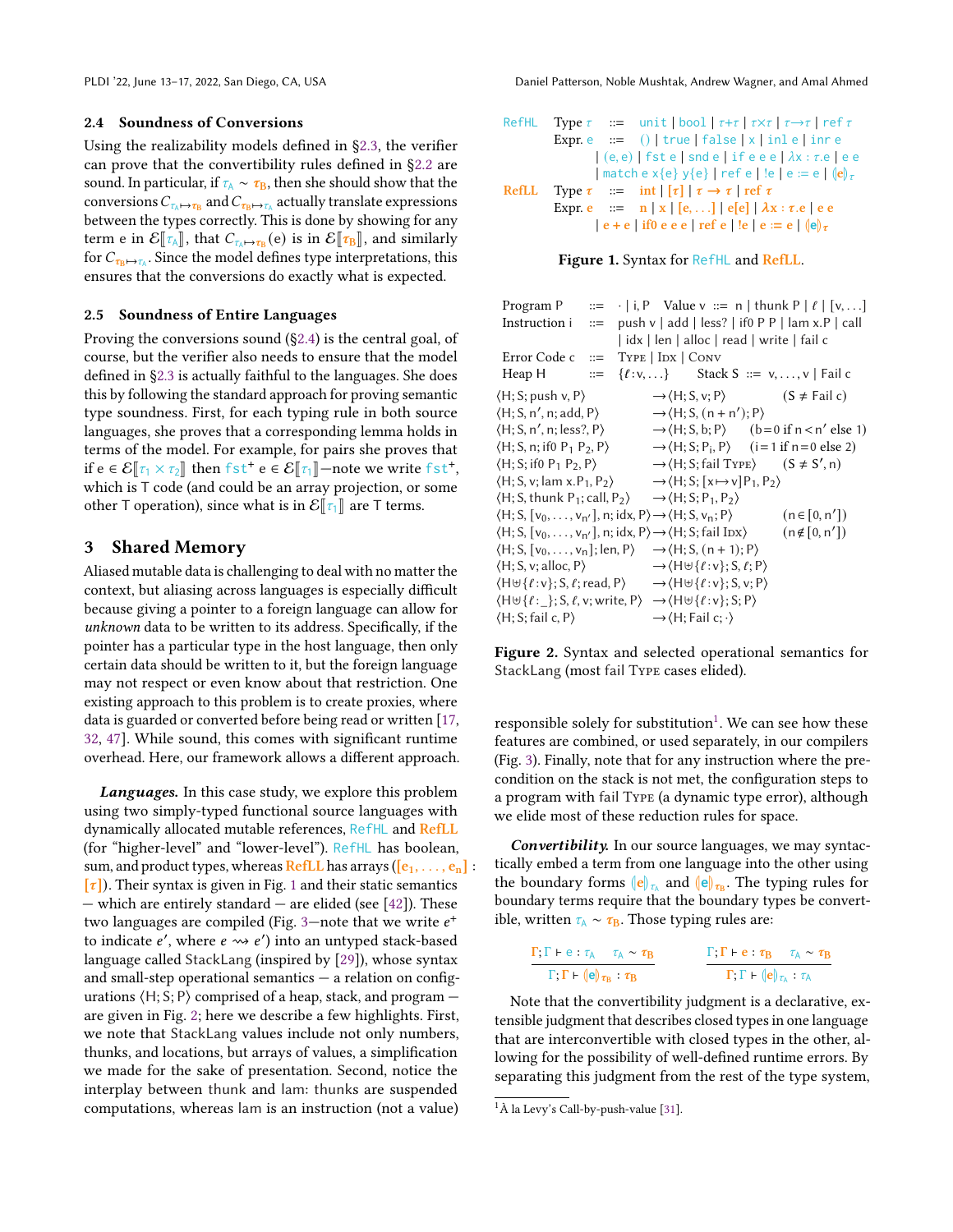| SWAP $\triangleq$ lam x.(lam y.push x, push y) |
|------------------------------------------------|
|------------------------------------------------|

<span id="page-4-0"></span>

| DROP $\triangleq$ lam x.()                          |                    | $DUP \triangleq \text{lam } x.(\text{push } x, \text{push } x)$                                        |
|-----------------------------------------------------|--------------------|--------------------------------------------------------------------------------------------------------|
| $() \rightsquigarrow$ push 0                        | $\mathbf{1}$       | $x \rightsquigarrow$ push x                                                                            |
| true false $\rightsquigarrow$                       |                    | push $\langle 0   1 \rangle$                                                                           |
|                                                     |                    | inle   inre $\rightsquigarrow$ e <sup>+</sup> , lam x. (push $\left[\langle 0   1 \rangle, x\right]$ ) |
| if $e e_1 e_2$                                      |                    | $\rightarrow$ e <sup>+</sup> , if 0 e <sup>+</sup> e <sup>+</sup>                                      |
| match e                                             | $\rightsquigarrow$ | $e^+$ , DUP, push 1, idx, SWAP, push 0,                                                                |
| $x{e_1}y{e_2}$                                      |                    | idx, if0 (lam x.e <sup>+</sup> ) (lam y.e <sup>+</sup> )                                               |
| $(e_1, e_2)$                                        |                    | $\rightarrow \quad e_1^+, e_2^+, \text{lam } x_2, x_1. (\text{push } [x_1, x_2])$                      |
| $f$ ste $\vert$ snd e                               |                    | $\rightarrow \quad e^+$ , push $\langle 0   1 \rangle$ , idx                                           |
| $e_1$ $e_2$                                         |                    | $\rightsquigarrow$ e <sup>+</sup> , e <sup>+</sup> , SWAP, call                                        |
| ref e                                               |                    | $\rightsquigarrow$ e <sup>+</sup> . alloc                                                              |
| $e_1 := e_2$                                        |                    | $\rightarrow \quad e_1^+, e_2^+,$ write, push 0                                                        |
| $(\vert e \vert)_{\tau}$                            |                    | $\rightsquigarrow$ $e^+, C_{\tau \mapsto \tau}$                                                        |
| $\mathbf{n} \rightsquigarrow$ push n                |                    | $e_1 + e_2 \rightsquigarrow e_1^+, e_2^+,$ SWAP, add                                                   |
| $\left  \mathbf{e}_1, \ldots, \mathbf{e}_n \right $ |                    | $\rightsquigarrow$ $e_1^{\dagger}, \dots, e_n^{\dagger}$ , lam $x_n, \dots, x_1$ .                     |
|                                                     |                    | $(push[x_1,,x_n])$                                                                                     |
| $e_1[e_2]$                                          |                    | $\rightsquigarrow$ $e_1^+, e_2^+, idx$                                                                 |
| $\lambda x : \tau.e$                                |                    | $\rightsquigarrow$ push (thunk lam x.e <sup>+</sup> )                                                  |
| !e                                                  |                    | $\rightsquigarrow$ e <sup>+</sup> , read                                                               |
| (e) $_{\tau}$                                       |                    | $\rightsquigarrow$ $e^+, C_{\tau \mapsto \tau}$                                                        |
|                                                     |                    |                                                                                                        |

Figure 3. Selections from compilers for RefHL and RefLL.

the language designer can allow additional conversions to be added later, whether by implementers or even end-users. The second thing to note is that this presentation allows for open terms to be converted, so we must maintain a type environment for both languages during typechecking (both  $Γ$  and  $Γ$ ), as we have to carry information from the site of binding—possibly through conversion boundaries—to the site of variable use. A simpler system, which we have explored, would only allow closed terms to be converted. In that case, the typing rules still use the  $\tau_A \sim \tau_B$  judgment but do not thread foreign environments (using only Γ for RefHL and only  $\Gamma$  for RefLL).

We present, in Fig. [4,](#page-4-1) some of the convertibility rules we have defined for this case study (we elide  $\tau_1 \times \tau_2 \sim [\tau]$ ), which come with target-language instruction sequences that perform the conversions, written  $C_{\tau_A \mapsto \tau_B}$  (some are no-ops). An instruction sequence  $C_{\tau_\mathbb{A} \mapsto \tau_\mathbb{B}}$ , while ordinary target code, when appended to a program in the model at type  $\tau_A$ , should result in a program in the model at type  $\tau_{\rm B}$ . An implementer can write these conversions based on understanding of the sets of target terms that inhabit each source type, before defining a proper semantic model (or possibly, without defining one, if formal soundness is not required). They would do this based on inspection of the compiler and the target.

From Fig. [3,](#page-4-0) we see that **bool** and **int** both compile to target integers, and importantly, that if compiles to if0, which means the compiler interprets false as any non-zero integer. Hence, conversions between **bool** and int are identities.

For sums, we use the tags  $0$  and  $1$ , and as for if, we use if0 to branch in the compilation of match. Therefore, we can  $\overline{C_{\text{bool}\rightarrow \text{int}}$ ,  $\overline{C_{\text{int}\rightarrow \text{bool}}$  : bool ∼ int

<span id="page-4-1"></span>Cref bool↦→ref int, Cref int↦→ref bool : ref bool ∼ ref int  $C_{\tau_1 \mapsto \text{int}}$ ,  $C_{\text{int} \mapsto \tau_1}$  :  $\tau_1 \sim \text{int}$   $C_{\tau_2 \mapsto \text{int}}$ ,  $C_{\text{int} \mapsto \tau_2}$  :  $\tau_2 \sim \text{int}$  $C_{\tau_1+\tau_2\mapsto[\text{int}]}$ ,  $C_{\text{int}}$  $\mapsto_{\tau_1+\tau_2}$ :  $\tau_1+\tau_2\sim[\text{int}]$  $C_{\text{bool}\mapsto\text{int}} \triangleq C_{\text{int}\mapsto\text{bool}} \triangleq C_{\text{ref}}$  bool→→ref int  $\triangleq C_{\text{ref-int}\mapsto\text{mod}}$   $\triangleq$ .  $C_{\tau_1+\tau_2\mapsto}$ [int]  $\triangleq$  DUP, push 1, idx, SWAP,push 0, idx, DUP, if0 (SWAP,  $C_{\tau_1 \mapsto \text{int}}$ ) (SWAP,  $C_{\tau_2 \mapsto \text{int}}$ ),lam x<sub>v</sub>.lam x<sub>t</sub>.push [x<sub>t</sub>, x<sub>v</sub>]  $C_{\left[ \text{int} \right] \mapsto \tau_1 + \tau_2} \triangleq$ DUP, len, push 2, SWAP,less?, if0 fail Conv, DUP, push 1, idx, SWAP,push 0, idx, DUP, if0 (SWAP, C<sub>int→τ1</sub>)(DUP, push –1, add, if0 (SWAP,  $C_{int\mapsto \tau_2}$ )(fail Conv)),lam x<sub>v</sub>.lam x<sub>t</sub>.push [x<sub>t</sub>, x<sub>v</sub>]

Figure 4. Conversions for RefHL and RefLL.

choose if the inl and inr tags should be represented by 0 and 1, or by 0 and any other integer n. Given that tags could be added later, we choose the former, thus converting a sum to an array of integers is mostly a matter of converting the payload. In the other direction, we have to handle the case that the array is too short, and error.

The final case, between ref bool and ref int, is the reason for this case study. Intuitively, if you exchange pointers, any value of the new type can now be written at that address, and thus must have been compatible with the old type (as aliases could still exist). Thus, we require that bool and int are somehow "identical" in the target, so conversions are unnecessary.

Semantic Model. Declaring that a type bool is "identical" to int or that  $\tau$  is convertible to  $\tau$  and providing the conversion code is not sufficient for soundness. In order to show that these conversions are sound, and indeed to understand which conversions are even possible, we define a model for source types that is inhabited by target terms. Since both languages compile to the same target, the range of their relations will be the same (i.e., composed of terms and values from StackLang), and thus we will be able to easily and directly compare the inhabitants of two types, one from each language.

Our model, which aside from the use of StackLang is a standard step-indexed unary logical relation for a language with mutable state (essentially following Ahmed [\[4\]](#page-14-14)), is presented with some parts elided in Fig. [5](#page-6-0) (see [\[42\]](#page-15-12)).

We give value interpretations for each source type  $\tau$ , written  $V[\![\tau]\!]$  as sets of target values v paired with worlds W that inhabit that type. A world  $W$  is comprised of a step index k and a heap typing Ψ, which maps locations to type interpretations in  $Type$ . As is standard,  $Type$  is the set of valid type interpretations, which must be closed under world extension.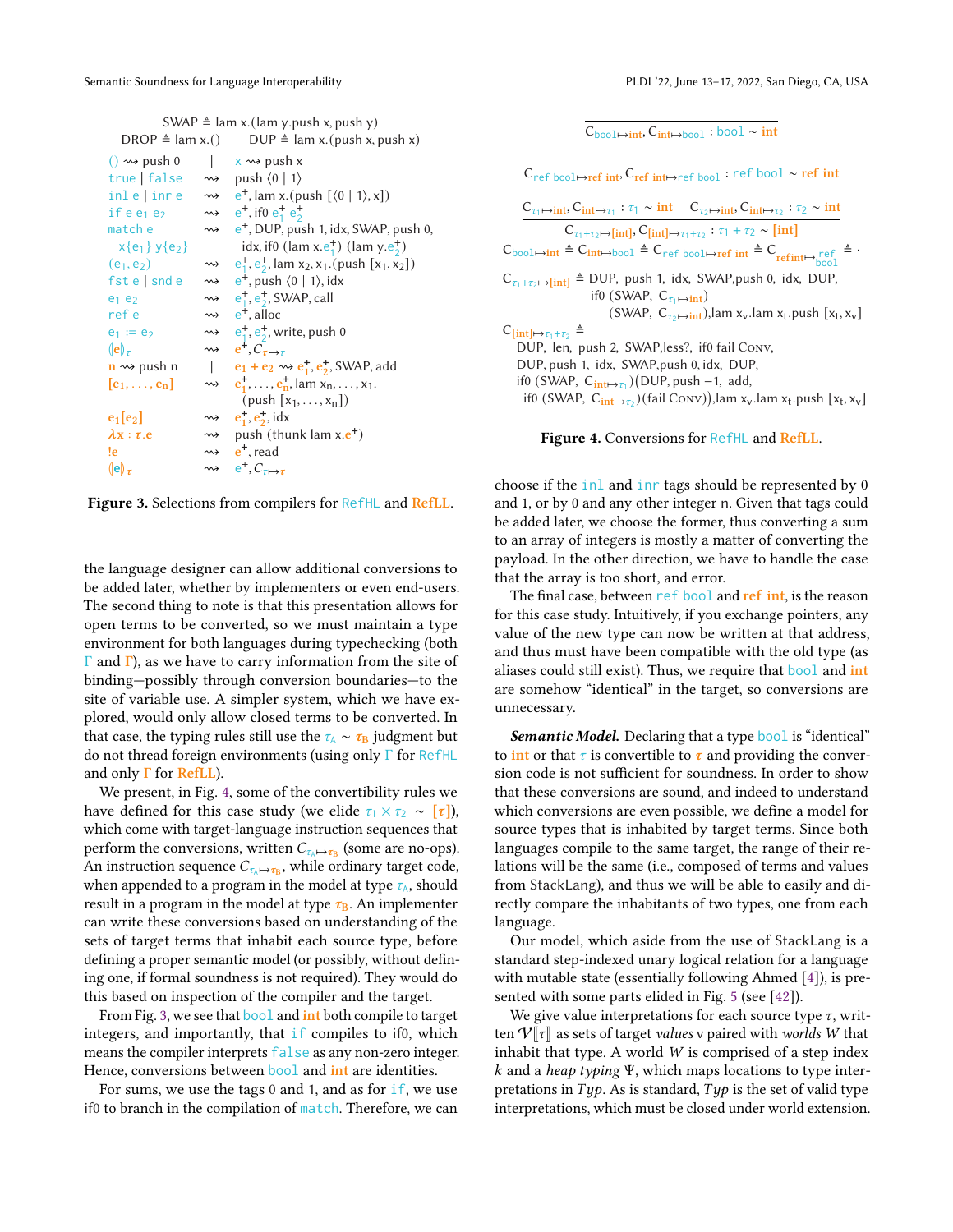Intuitively,  $(W, v) \in \mathcal{V}[\![\tau]\!]$  says that the target value v belongs to (or behaves like a value of) type  $\tau$  in world W. For example,  $V$ [unit] is inhabited by 0 in any world. A more interesting case is  $V$ [bool], which is the set of all target integers, not just 0 and 1, though we could choose to define our model that way (provided we compiled bools to 0 or 1). An array  $V[[\tau]]$  is inhabited by an array of target values  $v_i$ in world *W* if each  $v_i$  is in  $V[\tau]$  with *W*.<br>Functions follow the standard pattern for

Functions follow the standard pattern for logical relations, appropriately adjusted for our stack-based target language:  $V[\tau_1 \rightarrow \tau_2]$  is inhabited by values thunk lam x.P in world W if, for any future world W' and argument v in  $V[\![\tau_1]\!]$  at that world the result of substituting the argument into at that world, the result of substituting the argument into the body ( $[x \mapsto v]$ P) is in the expression relation at the result type  $\mathcal{E}[\tau_2]$ . Reference types  $\mathcal{V}[\tau]$  are inhabited by a location  $\ell$  in world W if the current world's heap typing W.Ψ maps  $\ell$  to the value relation  $\mathcal{V}[\tau]$  approximated to the step index in the world  $W.k$ . (The *j*-approximation of a type, written  $[\mathcal{V}[[\tau]]_j]$ , restricts  $\mathcal{V}[[\tau]]$  to inhabitants with worlds in  $World_i$ .)

Our expression relation  $\mathcal{E}[\![\tau]\!]$  defines when a program P in world W behaves as a computation of type  $\tau$ . It says that for any heap H that satisfies the current world  $W$ , written  $H : W$ , and any non-Fail stack S, if the machine  $\langle H; S; P \rangle$  terminates in *j* steps (where *j* is less than our step budget  $W.k$ ), then either it ran to a non-type error or there exists some value v and some future world  $W'$  such that the resulting stack S' is the original stack with v on top, the resulting heap H' satisfies the future world W' and W' and v are in  $V[\![\tau]\!]$ .

At the bottom of Fig. [5,](#page-6-0) we show a syntactic shorthand,  $\Vert \Gamma; \Gamma \vdash e : \tau \Vert$ , for showing that well-typed source programs, when compiled and closed off with well-typed substitutions  $y$  that map variables to target values, are in the expression relation. Note  $G[\![\Gamma]\!]$  contains closing substitutions  $\gamma$  in world W that assign every  $x : \tau \in \Gamma$  to a v such that  $(W, v) \in \mathcal{V}[\![\tau]\!]$ .

With our logical relation in hand, we can now state formal properties about our convertibility judgments.

<span id="page-5-1"></span>Lemma 3.1 (Convertibility Soundness).

If  $\tau \sim \tau$ , then  $\forall (W, P) \in \mathcal{E}[\tau] \cdot (W, (P, C_{\tau \mapsto \tau})) \in \mathcal{E}[\tau]$  $\wedge \forall (W, P) \in \mathcal{E}[\![\tau]\!].(W, (P, C_{\tau \mapsto \tau})) \in \mathcal{E}[\![\tau]\!].$ 

*Proof.* We sketch the ref bool ∼ ref int case; (rest elided, see [\[42\]](#page-15-12)). For ref bool ∼ ref int, what we need to show is that given any expression in  $\mathcal{E}$  ref bool], if we apply the conversion (which does nothing), the result will be in  $\mathcal{E}$  ref int  $\mathbb{R}$ . That requires  $\mathcal{V}$  ref bool  $\mathbb{R} = \mathcal{V}$  ref int  $\mathbb{R}$ .

The value relation at a reference type says that if you look up the location  $\ell$  in the heap typing of the world (W.Ψ), you will get the value interpretation of the type. That means a ref bool must be a location  $\ell$  that, in the model, points to the value interpretation of bool (i.e.,  $V[\text{bool}$ ). In our model, this must be true for all future worlds, which makes sense for ML-style references. Thus, for this proof to go through,  $V[\text{bool}]$  must be the same as  $V[\text{int}]$ , which it is. □

Once we have proved Lemma [3.1,](#page-5-1) we can prove semantic type soundness in the standard two-step way for our entire system. First, for each source typing rule, we define a compatibility lemma that is a semantic analog to that rule. For example, the compatibility lemma for the conversion typing rule, shown here, requires the proof of Lemma [3.1](#page-5-1) to go through:

 $\llbracket \Gamma;\Gamma\vdash e:\tau\rrbracket \wedge \tau \sim \tau \implies \llbracket \Gamma;\Gamma\vdash (e)\!\!\!\vert_{\tau}:\tau\rrbracket$ 

Once we have all compatibility lemmas we can prove the following theorems as a consequence:

<span id="page-5-2"></span>Theorem 3.2 (Fundamental Property).

If  $\Gamma; \Gamma \vdash e : \tau$  then  $\lbrack \Gamma; \Gamma \vdash e : \tau \rbrack$  and if  $\Gamma; \Gamma \vdash e : \tau$  then  $\llbracket \Gamma;\Gamma\vdash e:\tau\rrbracket.$ 

<span id="page-5-3"></span>**Theorem 3.3** (Type Safety for RefLL). If  $\cdot \cdot \cdot \cdot$  e :  $\tau$ then for any H : W, if  $\langle H; \cdot; e^+ \rangle \stackrel{*}{\rightarrow} \langle H'; S'; P' \rangle$ , then either  $\langle H', S', P' \rangle \rightarrow \langle H'', S''; P'' \rangle$ , or  $P' = \cdot$  and either  $S' =$  Fail c for some  $c \in \{Conv, IDX\}$  or  $S' = v$ .

<span id="page-5-4"></span>Theorem 3.4 (Type Safety for RefHL). If  $\cdot$ ;  $\cdot$   $\vdash$  e :  $\tau$ then for any H : W, if  $\langle H; \cdot; e^+ \rangle \stackrel{*}{\rightarrow} \langle H'; S'; P' \rangle$ , then either  $\langle H'; S'; P'\rangle \rightarrow \langle H''; S''; P''\rangle$ , or  $P' = \cdot$  and either  $S' =$  Fail c for some  $c \in \{Conv, IDX\}$  or  $S' = v$ .

Discussion. In addition to directly passing across pointers, there are two alternative conversion strategies, both of which our framework would accommodate. First, we could create a new location and copy and convert the data. This would allow the more flexible convertibility which does not require references to "identical" types, but would not allow aliasing, which may be desirable. Second, we could convert (unit  $\rightarrow \tau$ )  $\times (\tau \rightarrow \text{unit})$  and (unit  $\rightarrow \tau$ )  $\times (\tau \rightarrow \text{unit})$  instead ref  $\tau$  and ref  $\tau$  (assuming we had pairs)—i.e., read/write proxies to the reference (similar to that used in [\[17\]](#page-14-10)). This allows aliasing, i.e., both languages reading / writing to the same location, and is sound for arbitrary convertibility relations, but comes at a runtime cost at each read / write.

The choice to use the encoding described in this case study, or either of these options, is not exclusive—we could provide different options for different types in the same system, depending on the performance characteristics we need.

# <span id="page-5-0"></span>4 Affine & Unrestricted

In our second case study, we consider an affine language, AFFI, interacting with an unrestricted one, MiniML. We enforce **AFFI**'s at-most-once variable use dynamically in the target using the well-known technique described, e.g., in [\[50\]](#page-15-7), where affine resources are protected behind thunks with stateful flags that raise runtime errors the second time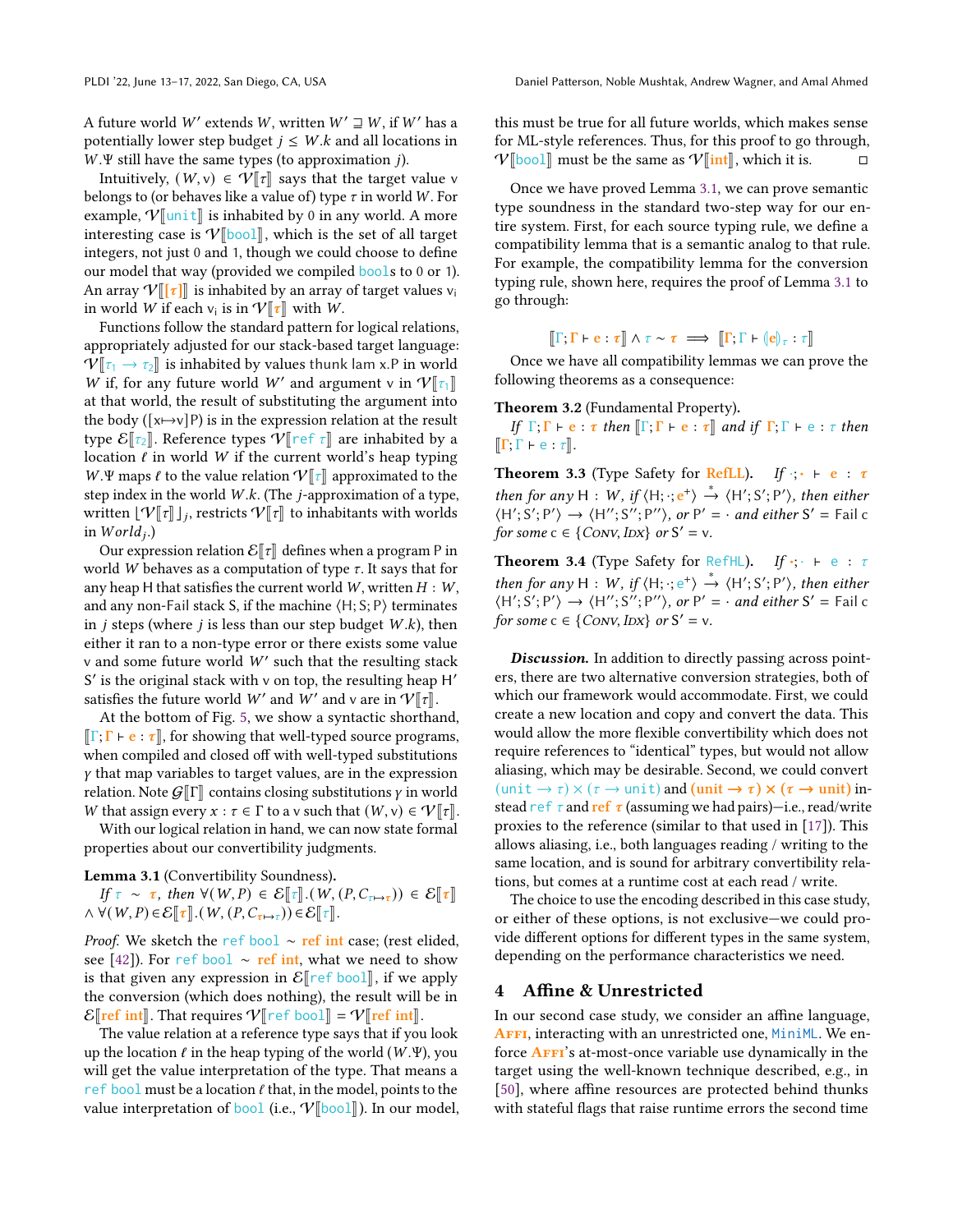<span id="page-6-0"></span> $AtomVal_n = \{(W, v) | W \in World_n\}$  $World_n = \{(k, \Psi) \mid k < n \land \Psi \subset \text{HeapTy}_k\}$  $HeapTy_n = \{\ell \mapsto Type_n, \ldots\}$  $Type_n = \{ R \in 2^{AtomVal_n} \mid \forall (W, v) \in R.$  $\forall W'$ .  $W \sqsubseteq W' \implies (W', v) \in R$  $V[\text{bool}] = {(W, n)} \qquad V[\text{unit}] = {(W, 0)}$ <br> $V[\text{unit}] = {(W, 0)}$  $\mathcal{V}[\![\tau_1 + \tau_2]\!] = \{ (W, [0, v]) \mid (W, v) \in \mathcal{V}[\![\tau_1]\!] \}$  $\cup \left\{ (W, [1, v]) \mid (W, v) \in \mathcal{V}[\![\tau_2]\!] \right\}$  $\mathcal{V}[\![\tau_1 \rightarrow \tau_2]\!] = \{(W, \text{thunk lam x.P})\! \mid$  $\forall$ v,  $W' \sqsupseteq W$ .  $(W', v) \in \mathcal{V}[[\tau_1]]$ <br> $\longrightarrow (W'$ ,  $[v]$ ,  $v$ <sup>1</sup> $v$ )  $\in \mathcal{S}[[\tau_1]]$  $\Rightarrow$   $(W', [x \mapsto v]P) \in \mathcal{E}[[\tau_2]]$ <br>  $W \in \mathcal{E}[[x, v]]$  $V$ [ref  $\tau$ ] = { $(W, \ell)$  |  $W.\Psi(\ell) = [\Psi] \tau$ ] $_{W,k}$ }  $V$ [int] = {(W, n)}  $V[[\tau]] = \{ (W, [v_1, \ldots, v_n]) \mid (W, v_i) \in V[[\tau]] \}$  $V[\tau_1 \rightarrow \tau_2] = \{(W, \text{thunk lam x.P})\}$  $\forall$ v,  $W' \sqsupseteq W$ .  $(W', v) \in \mathcal{V}[\![\tau_1]\!]$ <br> $\longrightarrow (W'$ ,  $[v]$ ,  $v$ <sup>1</sup> $) \in \mathcal{S}[\![\tau_1]\!]$  $\Rightarrow$   $(W', [x \mapsto v]P) \in \mathcal{E}[\[tau_2]\]$ <br>  $W \in \mathcal{W} \cup \mathcal{W} \cup \mathcal{W} \cup \{v\} = \{W, [\tau_1], \ldots\}$  $\mathcal{V}$ [ref  $\tau$ ] = {(W,  $\ell$ ) | W. $\Psi(\ell) = [\mathcal{V}$ [ $\tau$ ]] $_{W,k}$ }  $\mathcal{E}[\![\tau]\!] = \{ (W, P) \mid \forall H : W, S \neq \text{Fall } H', S', j < W. k.$  $\langle H; S; P \rangle \xrightarrow{j} \langle H'; S'; \cdot \rangle \implies S' = \text{fail } c \land c \in \{\text{Conv}, \text{Inx}\}\$  $\forall \exists v, W' \sqsupseteq W$ .  $(S' = S, v \land H' : W' \land (W', v) \in \mathcal{V}[[\tau]])$  $\llbracket \Gamma;\Gamma\vdash e:\tau\rrbracket\equiv \forall W\gamma_{\Gamma}\gamma_{\Gamma}\ (W,\gamma_{\Gamma})\in\mathcal{G} \llbracket \Gamma\rrbracket\wedge (W,\gamma_{\Gamma})\in\mathcal{G} \llbracket \Gamma\rrbracket$  $\Rightarrow$   $(W, \text{close}(Y_{\Gamma}, \text{close}(Y_{\Gamma}, e^+))) \in \mathcal{E}[[\tau]]$  $\Vert \Gamma;\Gamma \vdash e : \tau \Vert \equiv \forall W \gamma_{\Gamma} \gamma_{\Gamma} . (W,\gamma_{\Gamma}) \in \mathcal{G} \Vert \Gamma \Vert \wedge (W,\gamma_{\Gamma}) \in \mathcal{G} \Vert \Gamma \Vert$  $\Rightarrow$   $(W, \text{close}(y_{\Gamma}, \text{close}(y_{\Gamma}, e^+))) \in \mathcal{E}[[\tau]]$ 

Figure 5. Logical relation for RefHL and RefLL.

the thunk is forced. However, an interesting and challenging aspect of our case study is that we only want to use dynamic enforcement when we lack static assurance that an affine variable will be use at most once.

Languages. We present the syntax of AFFI, MiniML, and our untyped Scheme-like functional target LCVM in Fig. [6](#page-6-1) and selected static semantics in Fig. [7](#page-6-2) (see supplementary material [\[42\]](#page-15-12)). Our target LCVM is untyped, with functions, pattern matching, mutable references, and a standard operational semantics defined via steps  $\langle H, e \rangle \rightarrow \langle H', e' \rangle$  over heap and expression pairs. As in the previous case study, we will support open terms across language boundaries, and thus need to carry environments for both languages throughout our typing judgments.

To avoid unnecessary dynamic enforcement, we have two kinds of affine function types in **AFFI:**  $\rightarrow$  and  $\rightarrow$  <sup>[2](#page-6-3)</sup> We introduce a distinction between  $A$ FFI functions (and thus bindings) that may be passed across the boundary (our "dynamic" affine arrows ⊸, written with a hollow circle and bind dynamic affine variables  $a<sub>o</sub>$ ), and ones that will only ever be

```
AFFI
Type \tau ::= unit | bool | int | \tau \rightarrow \tau | \tau \rightarrow \tau | \tau \rightarrow \tau | \tau \& \tau | \tau \otimes \tauExpr. e ::= () | true | false | n | x | a_0 | \lambda a_0 : \tau.e\left| \begin{array}{c} e \ e \end{array} \right| \left( \begin{array}{c} e \end{array} \right) \right| ly let \left| x = e \text{ in } e' \right| \left( e, e' \right)| e.1 | e.2 | (e, e) | let (a_*, a'_*) = e in e'
Value v ::= () | \lambda a_0 : \tau.e | !v | \langle e, e' \rangle | (v, v')Mode \bullet ::= \circ | \bulletMiniML
Type \tau := unit | int | \tau \times \tau | \tau + \tau | \tau \to \tau | \forall \alpha.\tau | \alpha | ref \tauExpr. e := () | n | x | (e, e) | fst e | snd e | inl e | inr e
                    \vert match e x{e} y{e} \vert \lambda x : \tau . e \vert e e \vert \Lambda \alpha . e \vert e\vert \tau \vert| ref e | !e | e := e | \langle e \rangle_{\tau}LCVM
Expr e := ( ) | n | \ell | x | (e, e) | fst e | snd e | inl e | inr e
                    | if e {e} {e} | match e x{e} y{e} | let x = e in e
                    |\lambda x\{e\}| | e e | ref e | !e | e := e | fail c
Values v ::= () | n | \ell | (v, v) | \lambdax.e
Err c ::= Type | Conv
```
Figure 6. Syntax for MiniML, AFFI, and LCVM.

<span id="page-6-2"></span>

| $a_0: \tau \in \Omega$                                                                                                                                                                                         |                                                                                                                             | $\Delta; \Gamma; \Gamma; \Omega$ [a <sub>o</sub> := $\tau_1$ ] + e : $\tau_2$ no. ( $\Omega$ )                   |
|----------------------------------------------------------------------------------------------------------------------------------------------------------------------------------------------------------------|-----------------------------------------------------------------------------------------------------------------------------|------------------------------------------------------------------------------------------------------------------|
| $\Delta$ ; $\Gamma$ ; $\Gamma$ ; $\Omega$ + $a_0$ : $\tau$                                                                                                                                                     |                                                                                                                             | $\Delta$ : $\Gamma$ ; $\Gamma$ ; $\Omega$ + $\lambda$ a <sub>o</sub> : $\tau_1$ .e : $\tau_1 \rightarrow \tau_2$ |
|                                                                                                                                                                                                                | $\Delta; \Gamma; \Gamma; \Omega$ [a. = $\tau_1$ ] + e : $\tau_2$                                                            |                                                                                                                  |
|                                                                                                                                                                                                                | $\Delta: \Gamma: \Gamma$ ; $\Omega$ + $\lambda$ a. $\tau_1$ . $\tau_1$ $\rightarrow$ $\tau_2$                               |                                                                                                                  |
| $\Omega = \Omega_1 \boxplus \Omega_2 \quad \Delta; \Gamma; \Gamma; \Omega_1 \vdash e_1 : \tau_1 \negthinspace \negthinspace \negthinspace \sigma_2 \quad \Delta; \Gamma; \Gamma; \Omega_2 \vdash e_2 : \tau_1$ |                                                                                                                             |                                                                                                                  |
|                                                                                                                                                                                                                | $\Delta$ ; $\Gamma$ ; $\Gamma$ ; $\Omega$ + e <sub>1</sub> e <sub>2</sub> : $\tau_2$                                        |                                                                                                                  |
|                                                                                                                                                                                                                | $\Omega = \Omega_1 \uplus \Omega_2$                                                                                         |                                                                                                                  |
| $\Delta; \Gamma; \Gamma; \Omega_1 \vdash e : \tau_1 \otimes \tau_2 \quad \Delta; \Gamma; \Gamma; \Omega_2[a_{\bullet} := \tau_1, a'_{\bullet} := \tau_1] \vdash e' : \tau'$                                    |                                                                                                                             |                                                                                                                  |
|                                                                                                                                                                                                                | $\Delta$ , $\Gamma$ , $\Gamma$ , $\Omega$ + let $(a_{\bullet}, a_{\bullet}') = e$ in $e' \cdot \tau'$                       |                                                                                                                  |
|                                                                                                                                                                                                                | $\Omega = \Omega_e \oplus \Omega'$ no. $(\Omega_e)$ $\Delta$ ; $\Gamma$ ; $\Gamma$ ; $\Omega_e$ + e $\tau$ $\tau \sim \tau$ |                                                                                                                  |
|                                                                                                                                                                                                                | $\Gamma$ ; $\Omega$ ; $\Delta$ ; $\Gamma$ + $\langle e \rangle_{\tau}$ : $\tau$                                             |                                                                                                                  |
| $\Omega = \Omega_1 \uplus \Omega_2$ $\Gamma$ , $\Omega_1$ ; $\Delta$ ; $\Gamma$ + e <sub>1</sub> : $\tau_1 \rightarrow \tau_2$ $\Gamma$ , $\Omega_2$ ; $\Delta$ ; $\Gamma$ + e <sub>2</sub> : $\tau_1$         |                                                                                                                             |                                                                                                                  |

 $\Delta$ ; Γ; Γ; Ω + e<sub>1</sub> e<sub>2</sub> :  $\tau_2$ 

Figure 7. Selected statics for AFFI and MiniML.

used within  $\bf{A}$ FFI (our "static" affine arrows  $\rightarrow$ , written with a solid circle and bind static affine variables a•).

We can see in Fig. [7](#page-6-2) how  $A$ FFI's affine-variable environment Ω is maintained: variables are introduced by lambda and tensor-destructuring let, and environments are split across subterms, but all bindings are not required to be used, as we can see, in the variable rule. (In the full rules in supplementary material [\[42\]](#page-15-12), a similar pattern shows up for base types). Since affine resources can exist within unrestricted MiniML terms, our affine environments  $\Omega$  need to be split, even in MiniML typing rules.

Note that we do not allow a dynamic function  $\lambda a_0$ : .e to close over static resources, as it may be duplicated if passed to

<span id="page-6-3"></span> $^{2}$ In our supplementary materials [\[42\]](#page-15-12), we also present a complete case study with a simpler variant of AFFI, which does not distinguish  $\frac{1}{2}$  and thus does dynamic enforcement even on affine variables that have no interaction with unrestricted code.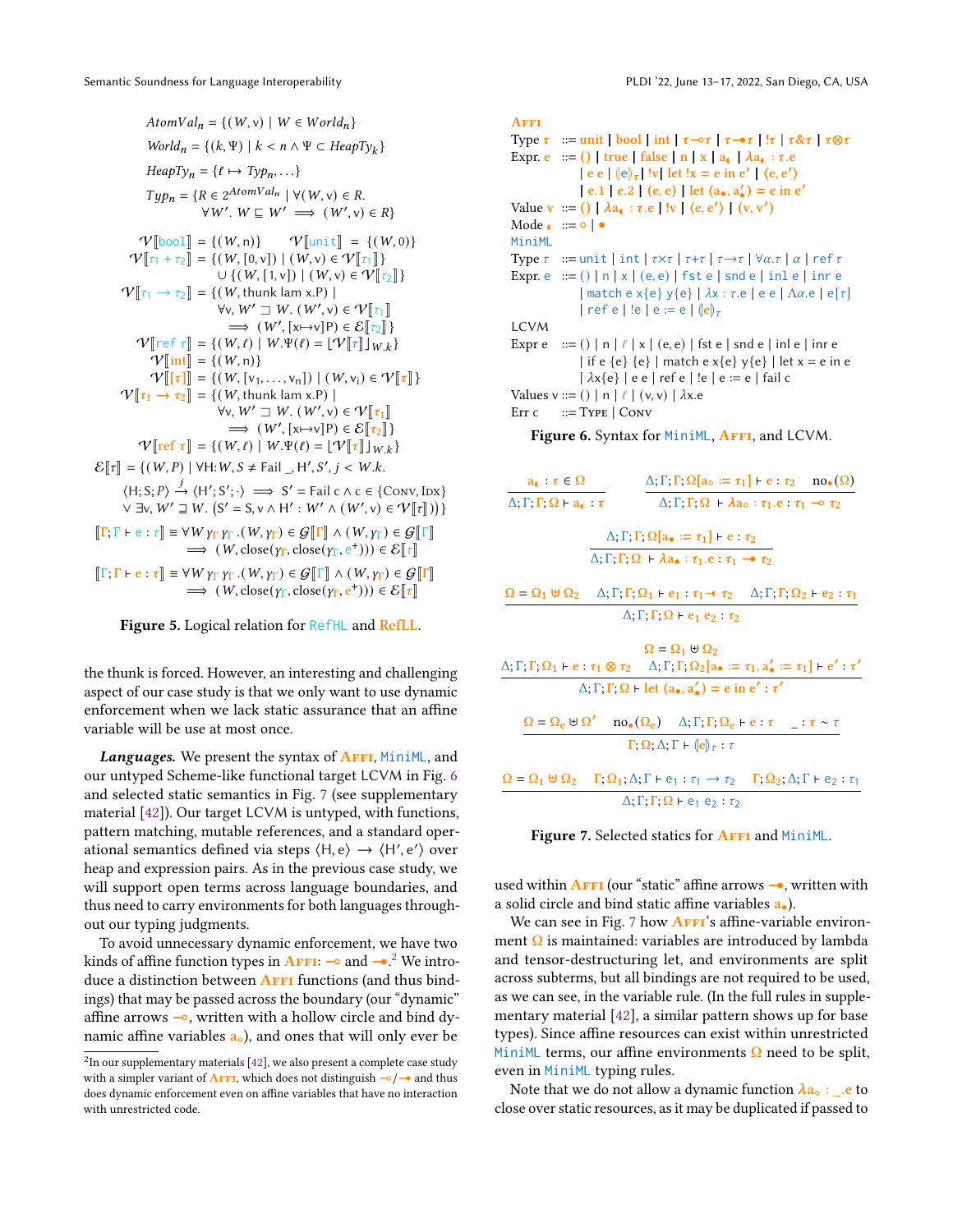```
thunk(e) \triangleq let r<sub>fr</sub> = ref 1 in \lambda<sub>-1</sub>. {if !r<sub>fr</sub> {fail Conv} {r<sub>fr</sub> := 0; e}}
     () \rightsquigarrow () \mod n \lambda x : \tau \in \rightsquigarrow \lambda x.\{e^+\} true/false \rightsquigarrow 0/1a_0 \rightsquigarrow a_0 () a_0 \rightsquigarrow a_0 \lambda a_0 / (a \cdot \tau \cdot e \rightsquigarrow \lambda a_0 / (e^+)(e_1 : \tau_1 \multimap \tau_2) e_2 \longrightarrow e_1^+ (let x = e_2^+) in thunk(x))(e_1 : \tau_1 \to \tau_2) e_2 \longrightarrow e_1^+ e_2^+let (a_{\bullet}, a'_{\bullet}) = e_1 in e_2 \longrightarrow \text{let } x_{\text{fresh}} = e_1^+,a_{\bullet} = fst x_{\text{fresh}}a'_\bullet = snd x<sub>fresh</sub> in e_2^+
```
Figure 8. Selected cases for MiniML and **AFFI** compilers.

MiniML, and thus the static resources would be unprotected. However, we do allow a dynamic function to accept a static closure as argument. This is safe because the dynamic guards will ensure that the static closure is called at most once. Once called, any static resources in its body will be used safely because the static closure typechecked.

We present selections of our compilers in Fig. [8](#page-7-0) that highlight the interesting cases: how we compile variables, binders, and application. In the application cases, we can see that static variables do not introduce the overhead that dynamic variables have (see the thunk macro at the top of the figure that errors on second invocation).

Convertibility. We define convertibility relations and conversions for **AFFI** and MiniML, highlighting selections in Fig. [9](#page-7-1) (see supplementary material for elided unit ∼ unit and  $\tau_1 \otimes \tau_2 \sim \tau_1 \times \tau_2$ ). We focus on the conversion between  $\rightarrow$  and  $\rightarrow$  (note, of course, that it is impossible to safely convert  $\rightarrow$  to MiniML). Our compiler is designed to support affine code being mixed directly with unrestricted code. Intuitively, an affine function should be able to behave as an unrestricted one, but the other direction is harder to accomplish, and higher-order functions mean both must be addressed at once. In order to account for this, we convert  $\tau_1 \rightarrow \tau_2$ not to  $\tau_1 \rightarrow \tau_2$ , but rather to (unit  $\rightarrow \tau_1$ )  $\rightarrow \tau_2$ . That is, to a MiniML function that expects its argument to be a thunk containing a  $\tau_1$  rather than a  $\tau_1$  directly. Provided that the thunk fails if invoked more than once, we can ensure, dynamically, that a MiniML function with that type behaves as an **AFFI** function of a related type. These invariants are ensured by appropriate wrapping and use of the compiler macro thunk( $\cdot$ ) (see top of Fig. [8\)](#page-7-0).

Semantic Model. The most interesting part of this case study is the logical relation because we must build a model that allows us to show that the dynamic and static affine bindings within **AFFI** are used at most once. For a dynamic binding, this is tracked in target code by the dynamic reference flag created by the macro thunk. For a static binding, we use a similar strategy of tracking use via a flag, but rather than a target-level dynamic runtime flag, we create a phantom flag that exists only within our model. Specifically, we define an augmented target operational semantics that exists

<span id="page-7-1"></span>

#### Figure 9. Selected convertibility rules for MiniML and AFFI.

solely for the model, and any program that runs without getting stuck under the augmented semantics has a trivial erasure to a program that runs under the standard semantics. This means we are using the model to identify a subset of target programs (the erasures of well-behaved augmented programs) that do not violate source type constraints (i.e., do not use static variables more than once), even if there is nothing in the target programs that actually witnesses those constraints (i.e., dynamic checks or static types).

We build the model as follows. First, we extend our machine configurations to keep track of *phantom flags*  $f$  – i.e., in addition to a heap H and term e, we have a *phantom flag* set Φ. Second, the augmented semantics uses one additional term, protect, which consumes one of the aforementioned phantom flags when it reduces:

Expressions e ::= ... protect(e, f)  
⟨
$$
\Phi \uplus \{f\}
$$
, H, protect(e, f)⟩ → ⟨ $\Phi$ , H, e⟩

And finally, we modify the two rules that introduce bindings such that whenever a binding in the syntactic category • is introduced, we create a new phantom flag (where "f fresh" means f is disjoint from all flags generated in this execution):

| f fresh                                                                                                                                                                    |
|----------------------------------------------------------------------------------------------------------------------------------------------------------------------------|
| $\langle \Phi, H \rangle$ , let $a_{\bullet} = v$ in e $\rangle \rightarrow \langle \Phi \uplus \{f\}, H \rangle$ , [ $a_{\bullet} \mapsto$ protect $(v, f)$ ] e $\rangle$ |
| f fresh                                                                                                                                                                    |
| $\langle \Phi, H, \lambda a_{\bullet} . e \nu \rangle \rightarrow \langle \Phi \uplus \{f\}, H, [a_{\bullet} \mapsto \text{protect}(v, f)]e \rangle$                       |

Note that we write  $\rightarrow$  for a step in this augmented semantics, to distinguish it from the true operational step  $\rightarrow$ . While phantom flags in the augmented operational semantics play a similar role in protecting static affine resources as dynamic reference flags in the dynamic case, the critical difference is that in the augmented semantics, a protect( $\cdot$ )ed resource for which there is no phantom flag will get stuck, and thus be excluded from the logical relation by construction. This is very different from the dynamic case, where we want and, in fact, need — to include terms that can fail in order to mix MiniML and **AFFI** without imposing an affine type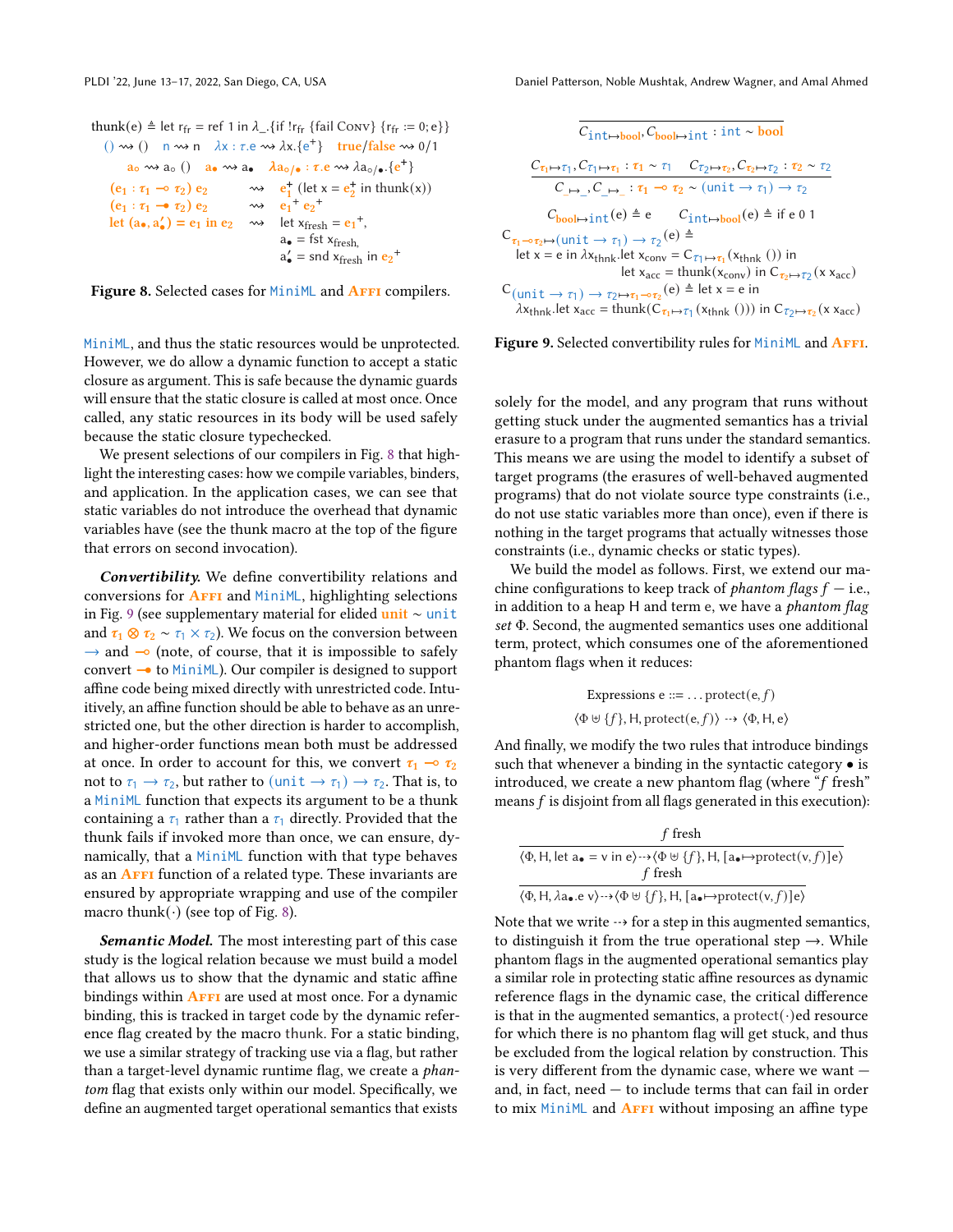system on MiniML itself. What this means for the model is that dynamic reference flags are a shared resource that can be accessed from many parts of the program and therefore tracked in the world, while phantom flags are an unique resource which our type system ensures is owned/used by at most one part of the program, which is what allows us to prove that the augmented semantics will not get stuck.

While the full definitions are in our supplementary materials [\[42\]](#page-15-12), we give a high-level description of our expression and value relations, shown in Fig. [10,](#page-8-0) noting that the highlevel structure is similar to the first case study.

Our expression relation,  $\mathcal{E}[\![\tau]\!]_\rho$ , is made up of tuples of worlds W and phantom flag stores / term pairs  $(\Phi_i, e_i)$ , where each flag store represents the phantom variables owned by the expression. Our worlds W keep the step index, a standard heap typing Ψ (see [§3\)](#page-3-0), but also an affine flag store Θ, which maps dynamic flags  $\ell$  to either a marker that indicates a dynamic affine variable has been used (0, written used), or the phantom flags  $\Phi$  that it closes over if it has not been used (a set that can be empty, of course). These dynamic flags  $\ell$  are a subset of the heap, disjoint from  $\Psi$  (which tracks the rest of the heap, i.e., all the normal/non-dynamic-flag references). The expression relation then says that, given a heap that satisfies the world and arbitrary "rest" of phantom flag store  $\Phi_r$  (disjoint from that closed over by the world and the owned portion), the term e will either: (i) run longer than the step index accounts for, (ii) fail Conv (error while converting a value), or (iii) terminate at some value e ′ , where the flag store  $\Phi$  has been modified to  $\Phi_f \uplus \Phi_q$ , the heap has changed to H', and the new world  $W'$  is an extension of W. World extension ( $\sqsubseteq_{\Phi_r}$ ) is defined over worlds that do not contain phantom flags from  $\Phi_r$ , since phantom flags are a local resource and the world contains what is global. It allows the step index to decrease, the heap typing to gain (but not overwrite or remove) entries, and the affine store to mark (but not unmark) dynamic bindings as used.

At that future world, we know that the resulting value, along with their  $\Phi_f$ , will be in the value relation  $V[[\tau]]_p$ . The phantom flag store  $\Phi_q$  is "garbage" that is no longer needed, and the "rest" is unchanged. Note that, while running, some phantom flags may have moved into the new world but the new world cannot have absorbed what was in the "rest".

Our value relation cases are now mostly standard, so we will focus only on the interesting ones: ⊸ and →.  $V[\![\tau_1 \multimap \tau_2]\!]$ is defined to take an arbitrary argument from  $V[\![\tau_1]\!]$ , which may own static phantom flags in Φ, and add a new location  $\ell$  that will be used in the thunk that prevents multiple uses, but also store the phantom flags in the affine store. The idea is that a function  $\lambda a_0$  : \_.e can be applied to an expression that closes over static phantom flags, like let  $(b_{\bullet}, c_{\bullet}) = (1, 2)$  in  $\lambda a_{\bullet}.b_{\bullet}$  -the latter will have phantom flags for both  $\mathbf{b}_{\bullet}$  and  $\mathbf{c}_{\bullet}$ . The body is then run with the argument substituted with a guarded expression. Now, consider

<span id="page-8-0"></span>
$$
quad(e, \ell) \triangleq \lambda_{-} \{if [\ell \{fail Conv\} \{ \ell := \text{USED}; e \} \}
$$
\n
$$
\mathcal{V}[[\tau_{1} \rightarrow \tau_{2}]] \rho = \{ (W, (0, \lambda x, \{e\})) | \forall v W'.\newline W ⊆_{0} W' ∧ (W', (0, v)) ∈ \mathcal{V}[[\tau_{1}]] \rho
$$
\n
$$
\Rightarrow (W', (0, [x \mapsto v] e)) ∈ \mathcal{E}[[\tau_{2}]] \rho \}
$$
\n
$$
\mathcal{V}[[\tau_{1} \rightarrow \tau_{2}]] = \{ (W, (0, \lambda x \{e\})) | \forall \Phi v W'.\newline W ⊆_{0} W' ∧ (W', (\Phi, v)) ∈ \mathcal{V}[[\tau_{1}]].
$$
\n
$$
\Rightarrow ((W', k, W', \Psi, W', Θ ⊕ \theta \ell \mapsto \Phi),\newline (0, [x \mapsto \text{guard}(v, \ell)] e)) ∈ \mathcal{E}[[\tau_{2}]].\}
$$
\n
$$
\mathcal{V}[[\tau_{1} \rightarrow \tau_{2}]] = \{ (W, (\Phi, \lambda a_{\bullet}. \{e\})) |
$$
\n
$$
\forall \Phi' f_{1} v W'. W ⊆_{\Phi} W' ∧ (W', (\Phi', v)) ∈ \mathcal{V}[[\tau_{1}]].
$$
\n
$$
\land \Phi \cap \Phi' = \emptyset \land f \notin \Phi \forall \Phi' \forall \text{flags}(W') \Rightarrow (W', (\Phi \forall \Phi' \forall \text{flags}(W')) \in \mathcal{E}[[\tau_{2}]].\}
$$
\n
$$
\mathcal{E}[[\tau_{2}]] = \}
$$
\n
$$
\mathcal{E}[[\tau_{2}]] = \{ (W, (\Phi, e)) | \text{free}\arg(e) = \emptyset \land \forall \Phi_{r}, H: W, e', H', j < W.k. \Phi_{r} \# \Phi \land \Phi_{r} \forall \Phi \in W \land \forall \Phi_{r} \forall \text{flags}(W') \forall \Phi_{r} \forall \text{class}(W') \forall \Phi_{r} \forall \text{class}(W') \forall \text{class}(W') \forall \text{class}(W', \Phi_{r}') \land \forall \Phi_{r} \forall \Phi_{r} \forall \text{class}(W') \forall \text{class}(W', \Phi_{r}') \land \forall \Phi_{r} \
$$

Figure 10. Selections of MiniML & AFFI Logical Relation.

what happens when the variable is used: the guard( $\cdot$ ) wrapper will update the location to used, which means that in the world, the phantom flags that were put at that location are no longer there  $-$  i.e., they are no longer returned by flags( $W'$ ), which returns all phantom flags closed over by dynamic flags. That means, for the reduction to be well-formed, the phantom flags have to move somewhere else—either back to being owned by the term (in  $\Phi_f$ ) or in the discarded "garbage"  $\Phi_g$ . Once the phantom flag set has been moved back out of the world, the flags can again be used by  $protect(\cdot)$  expressions.

The static function,  $V[\tau_1 - \tau_2]$ , has a similar flavor, but it may itself own static phantom flags. That means that the phantom flag set for the argument must be disjoint, and when we run the body, we combine the set along with a fresh phantom flags  $f$  for the argument, which are then put inside the protect( $\cdot$ ) expressions.

With the logical relation in hand, we can prove analogous theorems to Lemma [3.1](#page-5-1) (Convertibility Soundness), Theorem [3.2](#page-5-2) (Fundamental Property), Theorem [3.3](#page-5-3) (Type Safety for Lang A), and Theorem [3.4](#page-5-4) (Type Safety for Lang B).

Note that to prove our type safety theorems, we prove a lemma which states that, if  $\langle H, e \rangle \stackrel{*}{\rightarrow} \langle H', e' \rangle \rightarrow$ , then for any  $\Phi$ ,  $\langle \Phi, \mathsf{H}, \mathsf{e} \rangle \rightarrow \langle \Phi'_1, \mathsf{H}'_1, \mathsf{e}'_1 \rangle \rightarrow$ . This lemma is necessary because the given assumption of the type safety theorem is that the configuration  $(H, e)$  steps under the normal operational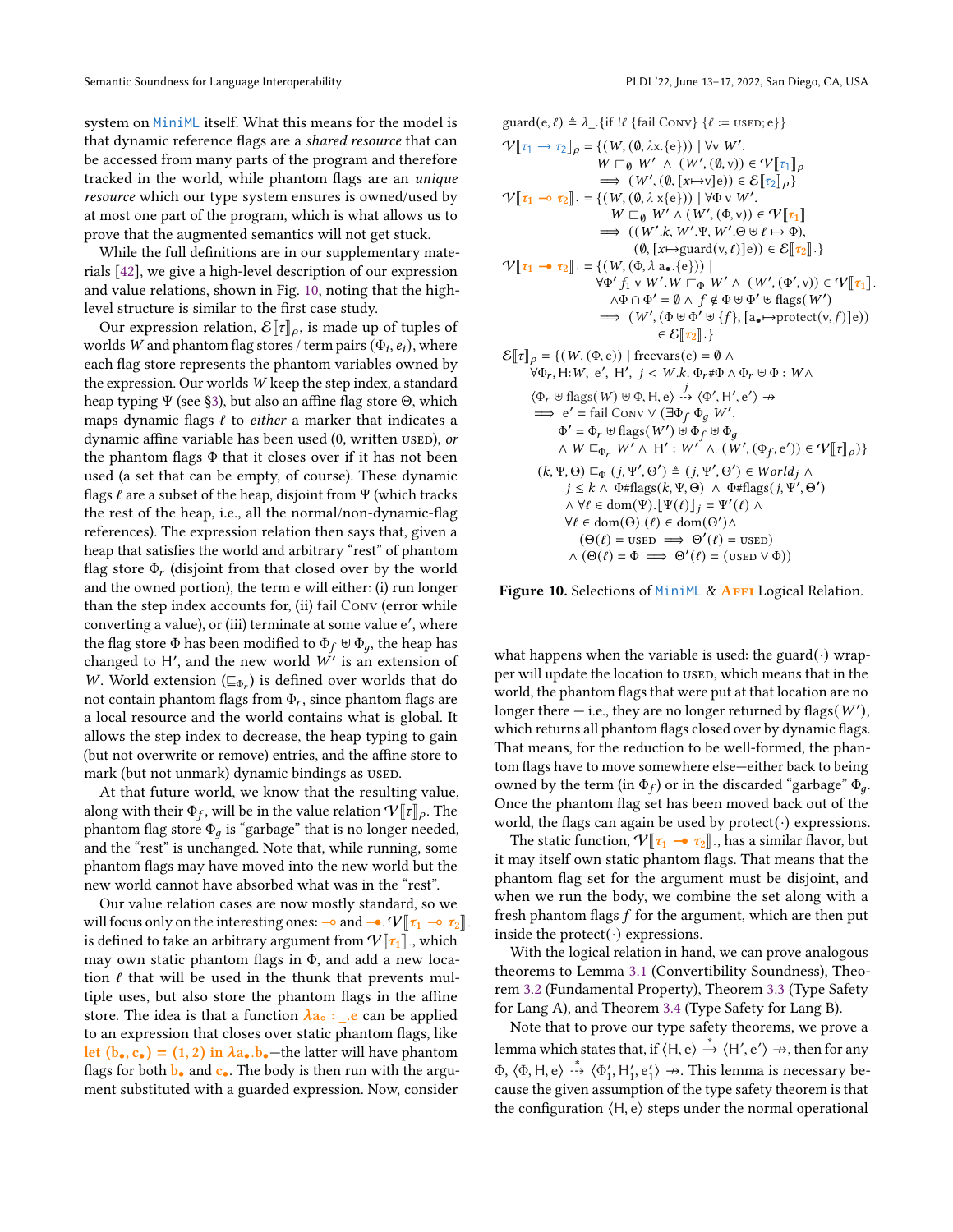semantics, but to apply the expression relation, we need that a corresponding configuration steps to an irreducible configuration under the phantom operational semantics.

Although our phantom flag realizability model was largely motivated by efficiency concerns with the dynamic enforcement of affinity, more broadly, it demonstrates how one can build complex static reasoning into the model even if such reasoning is absent from the target. Indeed, the actual target language, which source programs are compiled to and run in, has not changed; the augmentations exist only in the model. In this way, the preservation of source invariants is subtle: it is not that the types actually exist in the target (via runtime invariants or actual target types), but rather that the operational behavior of the target is exactly what the type interpretations characterize.

# <span id="page-9-0"></span>5 Memory Management & Polymorphism

For our third case study, we consider how MiniML, whose references are garbage collected, can interoperate with core  $\mathbf{L}^3$ . a language with safe strong updates despite memory aliasing, supported via linear capabilities [\[3\]](#page-14-9). This case study primarily highlights how different memory management strategies can interoperate safely, in particular, that manually managed linear references can be converted to garbage-collected references without copying. This is of particular interest as more low-level code is written in Rust, a language with an ownership discipline on memory that similarly could allow safe transfer of memory to garbage-collected languages.

We also use this case study to explore how polymorphism/generics in one language can be used, via a form of interoperability, from the other. This is interesting because significant effort has gone into adding generics to languages that did not originally support them, in order to more easily build certain re-usable libraries. $3$  While we are not claiming that interoperability could entirely replace built-in polymorphism, sound support for cross-language type instantiation and polymorphic libraries presents a possible alternative, especially for smaller, perhaps more special-purpose, languages. This would allow us to write something like:

# map $\left\langle \left( \boldsymbol{\lambda} \mathbf{x}: \text{int}.\mathbf{x}+\mathbf{1} \right) \right\rangle \scriptstyle \left\langle \text{int} \right\rangle \rightarrow \scriptstyle \left\langle \text{int} \right\rangle \left\langle \left[ \mathbf{1},2,3\right] \right\rangle \scriptstyle \downarrow \text{ist} \left\langle \text{int} \right\rangle$

where the blue language supports polymorphism, and has a generic map function, while the pink language does not. Of course, since convertibility is still driving this, in addition to using a concrete intlist,  $[1, 2, 3]$ , as above, the language without polymorphism could convert entirely different (nonlist) concrete representations into similar polymorphic ones — i.e., implementing a sort of polymorphic interface at the boundary. For example, rather than an intlist (or a stringlist), in the example above, one could start with an intarray or

intbtree, or any number of other traversable data structures that could be converted to list int (or any list  $\alpha$ ).

**Languages.** We present the syntax of  $\mathbf{L}^3$ , augmented with forms for interoperability, in Fig. [11.](#page-10-0)  $L^3$  has linear capability types cap  $\zeta \tau$  (capability for abstract location  $\zeta$  storing data of type  $\tau$ ), unrestricted pointer types ptr  $\zeta$  to support aliasing, and location abstraction ( $\Lambda \zeta$ .e :  $\forall \zeta$ . $\tau$  and  $\Gamma \zeta$ ,  $v \Gamma$  :  $\exists \zeta. \tau$ ). The key insight to  $L^3$  is that the pointer can be separated from the capability and passed around in the program separately. At runtime, the capabilities will be erased, but the static discipline only allows pointers to be used with their capabilities (tied together with the type variables  $\zeta$ ), and only allows capabilities to be used linearly. This enables safe in-place updates and low-level manual memory management while still supporting some flexibility in terms of pointer manipulation. We refer the reader to our supple-mentary materials [\[42\]](#page-15-12), or the original paper on  $\mathbf{L}^3$  ([\[3\]](#page-14-9)) for more details on its precise static semantics, but present highlights here. In particular, new allocates memory and returns an existential package containing a capability and pointer ( $\exists \zeta$ .cap  $\zeta \tau \otimes$  ptr  $\zeta$ ). swap takes a matching capability (cap  $\zeta \tau_1$ ) and pointer ptr  $\zeta$  and a value (of a possibly different type  $\tau_2$ ) and replaces what is stored, returning the capability and old value cap  $\zeta \tau_2 \otimes \tau_1$ . Note that since capabilities record the type of what is in the heap and are unique, strong updates are safe. Finally, free takes a package of a capability and pointer ( $\exists \zeta$  .cap  $\zeta \tau \otimes$  ptr  $\zeta$ ) and frees the memory, consuming both in the process and returning what was stored there—any lingering pointers are harmless, as the necessary capability is now gone.

We compile both  $L^3$  and MiniML to an extension of the Scheme-like target LCVM that we used in the previous case study (see Fig. [13](#page-10-1) for  $\mathbf{L}^3$ ; MiniML is standard). Our additions to LCVM, shown in Fig. [12,](#page-10-2) add manual memory allocation (alloc), free (which will error on a garbage-collected location), an instruction (gcmov) to convert a manually managed location to garbage collected, and an instruction (callgc) to explicitly invoke the garbage collector. The last allows the compiler to decide where the GC can intercede (before allocation, in our compiler), and in doing so simplifies our model slightly. The memory management itself is captured in our heap definition, which allows the same location names to be used as either GC'd  $\stackrel{gc}{\longleftrightarrow}$ ) or manually managed  $\stackrel{m}{\longleftrightarrow}$ ), and reused after garbage collection or manual free. Dereference (!e) and assignment ( $e := e$ ) work on both types of reference (failing, of course, if it is manually managed and has been freed). This strategy of explicitly invoking the garbage collector and using a single pool of locations retains significant challenging aspects about garbage collectors while remaining simple enough to expose the interesting aspects of interoperation.

As in the previous case study, we have boundary terms,  $\|\mathbf{e}\|_{\tau}$  and  $\|\mathbf{e}\|_{\tau}$ , for converting a term and using it in the other

<span id="page-9-1"></span> $3e.g.,$  Java 1.5/5, C# 2.0 [\[28\]](#page-14-15) and more recently, in the Go programming language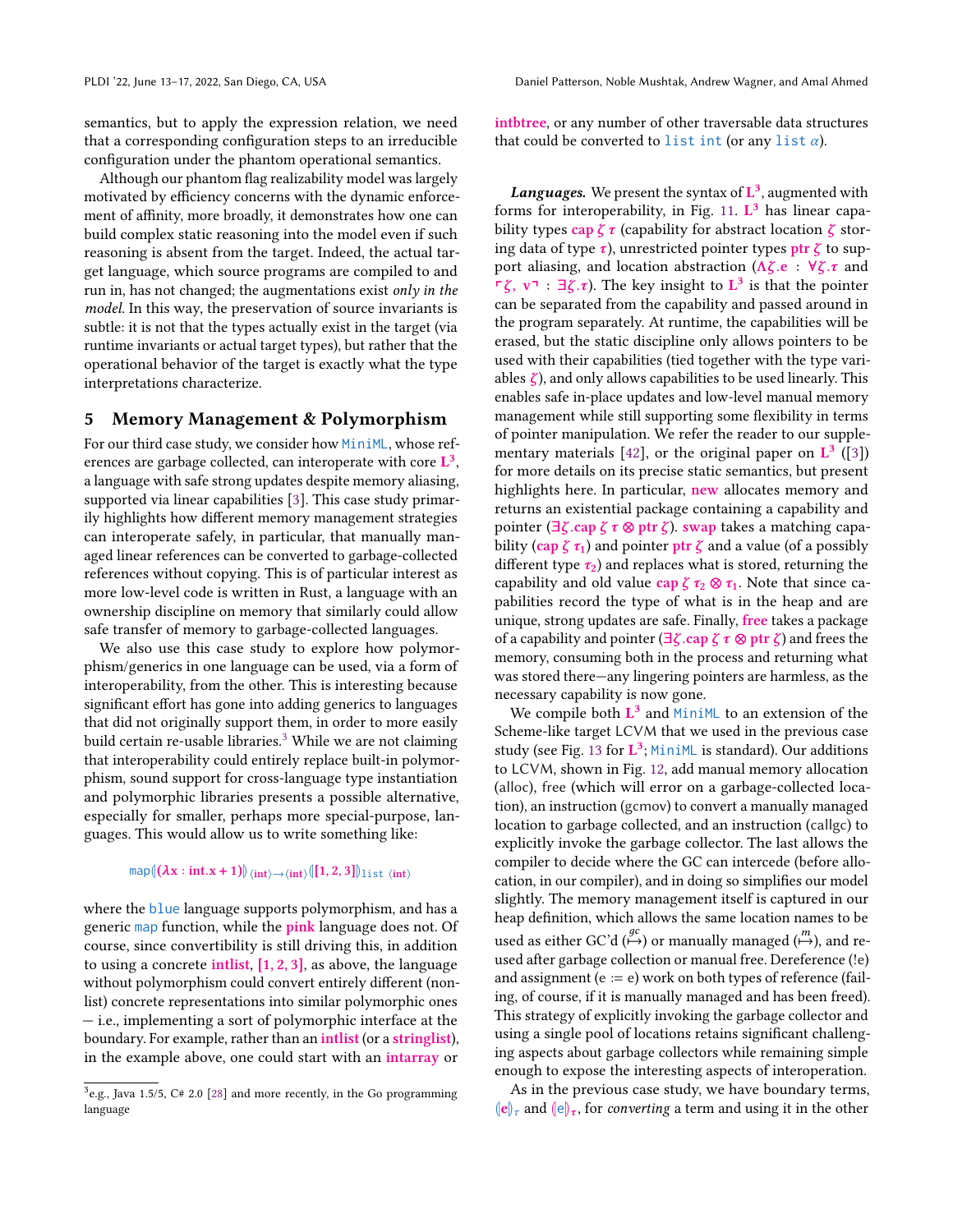<span id="page-10-0"></span>

| $\mathbf{I}^3$                       |              |                                                                                                                                                           |  |
|--------------------------------------|--------------|-----------------------------------------------------------------------------------------------------------------------------------------------------------|--|
| Type $\tau$                          |              | $\equiv$ unit   bool   $\tau \otimes \tau$   $\tau \rightarrow \tau$   ! $\tau$                                                                           |  |
|                                      |              | $ \text{ptr }\zeta  \text{cap }\zeta \tau  \forall \zeta.\tau   \exists \zeta.\tau$                                                                       |  |
| Value <b>v</b>                       |              | $\mathbb{R} := \lambda x : \tau \cdot e \mid () \mid \mathbb{B} \mid (v, v) \mid !v \mid \Lambda \zeta \cdot e \mid \mathsf{F} \zeta, v \cdot \mathsf{F}$ |  |
| Expr. e                              |              | $\equiv v   x   (e, e)   e e   \text{let} (x) = e \text{ in } e   \text{ if } e e e$                                                                      |  |
|                                      |              | $\det(x, x) = e$ in e $\det(x) = e$ in e $\det(x)$                                                                                                        |  |
|                                      |              | $\vert$ drop e $\vert$ new e $\vert$ free e $\vert$ swap e e e $\vert$ e $\vert \zeta \vert$                                                              |  |
|                                      |              | $ \Gamma \zeta, e^{\eta} $ let $\Gamma \zeta, x^{\eta} = e$ in e $ e _{\tau}  \langle e \rangle_{\tau}$                                                   |  |
| DUPLICABLE                           | $\alpha = 1$ | {unit bool ptr $\zeta$ ! $\tau$ }                                                                                                                         |  |
| <b>Figure 11.</b> Syntax for $L^3$ . |              |                                                                                                                                                           |  |

<span id="page-10-2"></span>

| Expr e                  | $\therefore$ $\therefore$ alloc e   free e   gcmov e   callgc                             |
|-------------------------|-------------------------------------------------------------------------------------------|
|                         | Heap H $::= \ell \stackrel{m}{\mapsto} v, H \mid \ell \stackrel{gc}{\mapsto} v, H \mid$ . |
| Err Code c $ ::=$   PTR |                                                                                           |

Figure 12. Additions to LCVM (see Fig. [6](#page-6-1) for base LCVM).

language. Now, we also add new types  $\langle \tau \rangle$ , pronounced "foreign type", and allow conversions from  $\tau$  to  $\langle \tau \rangle$  for *opaquely* embedding[4](#page-10-3) types for use in polymorphic functions.

If a language supports polymorphism, then its type abstractions should be agnostic to the types that instantiate them, allowing them to range over not only host types, but indeed any foreign types as well. Doing so should not violate parametricity. However, the non-polymorphic language may need to make restrictions on how this power can be used, so as to not allow the polymorphic language to violate its invariants. To make this challenge material, our nonpolymorphic language in this case study has linear resources (heap capabilities) that cannot, if we are to maintain soundness, be duplicated. This means, in particular, that whatever interoperability strategy we come up with cannot allow a linear capability from  $\overrightarrow{L}^3$  to flow over to a MiniML function that duplicates it, even if such function is well-typed (and parametric) in MiniML.

Convertibility. The first conversion that we want to highlight is between references. In  $\mathbf{L}^3$ , pointers have capabilities that convey ownership, and thus to convert a pointer we also need the corresponding capability. For brevity, we may use REF  $\tau$  to abbreviate a capability+pointer package type.

| $C_{\tau \mapsto \tau}$ , $C_{\tau \mapsto \tau}$ : $\tau \sim \tau$                                                                                  |
|-------------------------------------------------------------------------------------------------------------------------------------------------------|
| $C_{REF\ \tau\mapsto\tau\in\Gamma\ \tau}$ . $C_{\tau\in\Gamma\ \tau\mapstoREF\ \tau}$ : ref $\tau\sim\exists\zeta$ .cap $\zeta\tau\otimes!ptr\ \zeta$ |
| $C_{REF \tau \mapsto ref \tau}(e)$ $\triangleq$ let x = snd e in<br>let $= (x := C_{\tau \mapsto \tau}(x))$ in gcmov x                                |
| $C_{\text{ref}}$ $_{\tau \mapsto \text{REF}}$ $_{\tau}$ (e) $_{\tau}$ let x = alloc $C_{\tau \mapsto \tau}$ (!e) in ((), x)                           |

The glue code itself is quite interesting: going from  $\mathbf{L}^3$  to MiniML, since the  $L^3$  type system guarantees that this is the only capability to this pointer, we can safely directly convert the pointer into a MiniML pointer with gcmov after in-place

<span id="page-10-1"></span> $x \rightsquigarrow x ( ) \rightsquigarrow )$  true/false  $\rightsquigarrow 0/1$  !v  $\rightsquigarrow v^+$   $\lambda x : \tau.e \rightsquigarrow \lambda x.e^+$ 

| $e_1e_2$                                             |                          | $\rightsquigarrow$ $e_1^+e_2^+$                                                          |
|------------------------------------------------------|--------------------------|------------------------------------------------------------------------------------------|
| if $e_1$ $e_2$ $e_3$                                 |                          | $\rightsquigarrow$ if $e_1^+ e_2^+ e_3^+$                                                |
| $(e_1, e_2)$                                         |                          | $\rightsquigarrow$ $(e_1^+, e_2^+)$                                                      |
| dupl e                                               |                          | $\rightarrow$ let x = $e^+$ in (x, x)                                                    |
| drop e                                               |                          | $\rightarrow$ let = $e^+$ in ()                                                          |
| new e                                                |                          | $\rightarrow$ let = callgc in let $x_{\ell}$ = alloc $e^{+}$                             |
|                                                      |                          | in $($ , $x_{\ell}$ )                                                                    |
| free e                                               |                          | $\rightarrow$ let x = $e^+$ in let x <sub>r</sub> = !(snd x) in                          |
|                                                      |                          | $let$ = free (snd x) in $x_r$                                                            |
| swap $e_c$ $e_p$ $e_v$                               |                          | $\rightarrow$ let $x_p = e_p^+$ in let $e_e = e_e$ in let $x_v = 1x_p$                   |
|                                                      |                          | in let $_{-} = (x_p := e_v +)$ in $(0, x_v)$                                             |
| $\Lambda \zeta.e$                                    |                          | $\rightsquigarrow$ $\lambda_{-}e^{+}$                                                    |
| $e[\zeta]$                                           |                          | $\rightsquigarrow$ $e^+$ ()                                                              |
| $\mathsf{r}\zeta\mathsf{,e}\mathsf{a}$               | $\rightsquigarrow$ $e^+$ |                                                                                          |
| $(\mathrm{e})_{\tau}$                                |                          | $\rightsquigarrow$ $C_{\tau \mapsto \tau}(\mathsf{e}^+)$                                 |
| let () = $e_1$ in $e_2$                              |                          | $\rightarrow$ let = $e_1^{\dagger}$ in $e_2^{\dagger}$                                   |
|                                                      |                          | let $(x_1, x_2) = e_1$ in $e_2 \longrightarrow$ let $p = e_1^+$ in let $x_1 = f$ st p in |
|                                                      |                          | let $x_2$ = snd p in $e_2$ <sup>+</sup>                                                  |
| let !x = $e_1$ in $e_2$                              |                          | $\rightarrow$ let x = $e_1$ <sup>+</sup> in $e_2$ <sup>+</sup>                           |
| let $\ulcorner \zeta$ , $x \urcorner = e_1$ in $e_2$ |                          | $\rightarrow$ let x = $e_1$ <sup>+</sup> in $e_2$ <sup>+</sup>                           |
|                                                      |                          |                                                                                          |

Figure 13. Compiler for  $L^3$ .

replacing the contents with the result of converting (a less general rule that had a different premise might not need to convert, e.g., if the data was already compatible—see the first case study for more details). Going the other direction, from MiniML to  $\mathbf{L}^3$ , there is no way for us to know if there are other aliases to the reference, so we can't re-use the pointer. While we could simply disallow this conversion, and error if it were attempted, instead we copy and convert data into a freshly allocated manually managed location (note how, in the target, capabilities are erased to unit). In this case, as in many, there are multiple sound ways of converting, and it may be that a particular one makes more sense for your use case: we took the position that it was useful to get a copy of the data, unaliased, but perhaps a language designer would rather force the pointer to be dereferenced on the MiniML side and the underlying data converted.

We account for interoperability of polymorphism in two parts. First, we have a *foreign type*,  $\langle \tau \rangle$ , which embeds an  $\mathbf{L}^3$  type into the type grammar of MiniML. This foreign type, like any MiniML type, can be used to instantiate type abstractions, define functions, etc, but MiniML has no introduction or elimination rules for it—terms of foreign type must come across from, and then be sent back to,  $\mathbf{L}^3$ . These come by way of the conversion rule  $\langle \tau \rangle \sim \tau$ , which allow terms of the form  $\langle e \rangle_{\langle \tau \rangle}$  (to bring an  $\dot{L}^3$  term to MiniML) and  $\langle e \rangle_{\tau}$ <br>(the reverse) Moreover the conversion rule for foreign types (the reverse). Moreover, the conversion rule for foreign types restricts  $\tau$  to a safe DUPLICABLE subset of types, but has no runtime consequences:

$$
\dfrac{\tau \in \text{Duplicable}}{C_{\langle \tau \rangle \mapsto \tau}, C_{\tau \mapsto \langle \tau \rangle} : \langle \tau \rangle \sim \tau} \quad \, \mathop{\mathrm{C}_{\langle \tau \rangle \mapsto \tau}(\mathrm{e}) \triangleq \mathrm{e}}_{\tau \mapsto \langle \tau \rangle} \, (\mathrm{e}) \triangleq \mathrm{e}
$$

<span id="page-10-3"></span><sup>&</sup>lt;sup>4</sup>Similar to "lumps" in Matthews-Findler<sup>[\[33\]](#page-14-0)</sup>, though they give a single lump type for all foreign types, i.e., they would have only  $\langle \rangle$ , rather than  $\langle \tau \rangle$ .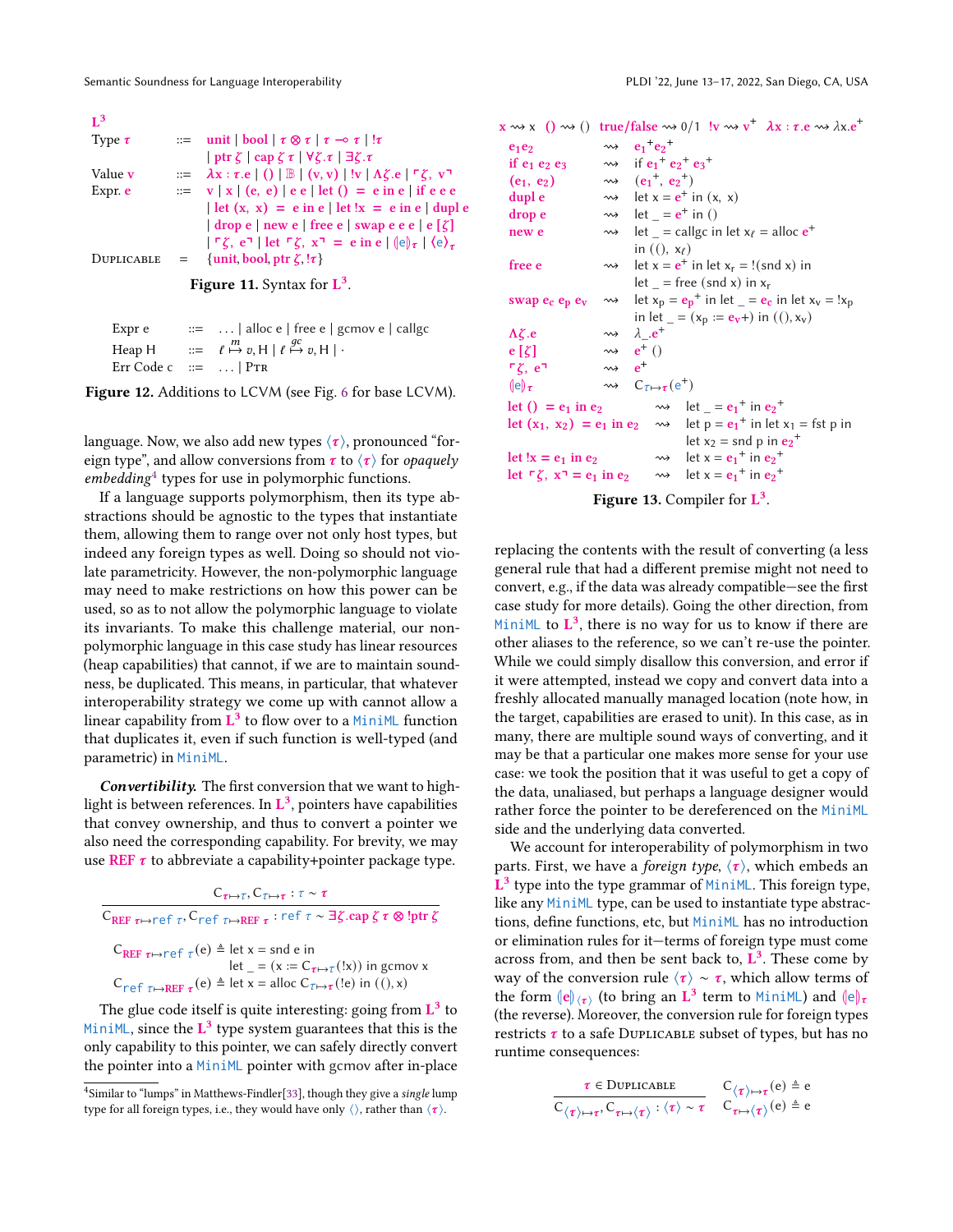To prove soundness we need to show that Duplicable types are indeed safe to embed. The soundness condition depends on the expressive power of the two languages when viewed through the lens of polymorphism. In our case, since the non-polymorphic language is linear but the polymorphic one is not, we need to show that a Duplicable type can be copied (i.e., none of its values own linear capabilities)—this includes unit and bool, but also ptr  $\zeta$  and any type of the form  $\mathsf{I}\tau$ . Now, consider examples using this:

> $(\Lambda \alpha.\lambda x:\alpha.\lambda y:\alpha.y)$  [ $\langle \textbf{bool} \rangle$ ]  $\langle \textbf{true} | \rangle_{\langle \textbf{bool} \rangle}$   $\langle \textbf{false} | \rangle_{\langle \textbf{bool} \rangle}$ (1)

$$
(\lambda x : \text{B0OL}.x)(\text{true})_{\text{B0OL}} \text{ where } \text{B0OL} \triangleq \forall \alpha.\alpha \to \alpha \to \alpha \quad (2)
$$

In [\(1\)](#page-11-0), the leftmost expression is a polymorphic MiniML function that returns the second of its two arguments. It is instantiated it with a foreign type,  $\langle \text{bool} \rangle$ . Next, two terms of type **bool** in  $L^3$  are embedded via the foreign conversion,  $\left\Vert \cdot\right\Vert$  (bool), which requires that **bool**  $\in$  DUPLICABLE. Not only  $\frac{1}{2}$  does this mechanism allow  $\mathbf{L}^3$  programmers to use polymorphic functions, but also MiniML programmers to use new base types. Of course, we could also convert the actual values, as in [\(2\)](#page-11-1). To do so, we can define conversions between Church booleans in MiniML (which has no booleans) and ordinary booleans in  $L^3$ :

$$
\frac{C_{B00L \to bool}(e) \triangleq e \ ( ) \ 0 \ 1}{\forall \alpha. \alpha \to \alpha \to \alpha \sim \text{bool}} \quad C_{bool \to B00L}(e) \triangleq if0 \ e \ {\Delta \alpha. \lambda x : \alpha. \lambda y : \alpha. x} \tag{A\alpha. \lambda x : \alpha. \lambda y : \alpha. y}
$$

Semantic Model. In Fig. [14,](#page-12-0) we present parts of the logical relation that we use to prove our conversions and entire languages sound (see supplementary material [\[42\]](#page-15-12)).

Our model is inspired by that of core  $L^3$  [\[3\]](#page-14-9), though ours is significantly more complex to account for garbage collection and interoperation with MiniML. The key is a careful distinction between owned (linear) manual memory, which is local and described by heap fragments associated with terms, and garbage-collected memory, which is global and described by the world W. Since memory can be freed (via garbage collection or manual free), reused, and moved from manual memory to garbage-collected memory, there are several constraints on how heap fragments and worlds may evolve so we can ensure safe memory usage.

With that in mind, our value interpretation of source types  $V[\![\tau]\!]$ <sub>o</sub> are sets of worlds and related heap-fragments-andvalues (H, v), where the heap fragment H paired with value v is the portion of the manually managed heap that v owns.

The relational substitution  $\rho$  maps type variables  $\alpha$  to arbitrary type interpretations R and location variables  $\zeta$  to concrete locations ℓ. Since MiniML cannot own manual (linear) memory, all cases of  $V[\tau]_{\rho}$  have empty  $\emptyset$  heap fragments. However, during evaluation, memory could be allocated and subsequently freed so the expression relation does not have

that restriction. In  $\mathbf{L}^3$ , pointer types  $\mathsf{ptr} \ \zeta$  do not own locations, so they can be freely copied. Rather, linear capabilities cap  $\zeta \tau$  convey ownership of the location  $\ell$  that  $\zeta$  maps to and the heap fragment H pointed to by  $\ell$ .

In the expression relation  $\mathcal{E}[\![\tau]\!]_\rho$ , we run the expression with a set of pinned locations  $(L)$  that the garbage collector should not touch (which may come from an outer context if we are evaluating a subterm), a garbage-collected heap fragment that satisfies the world  $(H_{q+})$ , an arbitrary disjoint manually allocated ( $MHeap$ ) "rest" of the heap (H<sub>r</sub>), composed with the owned fragment (H). Then, assuming e terminates at v, we expect the "rest" heap is unchanged, the garbage-collected portion has been transformed to  $H'_a$ , the owned portion has been transformed into H′ , and that  $(W', (H', v)) \in \mathcal{V}[\![\tau]\!]_{\rho}$ , where W' is a world the transformed GC'd portion of the heap  $H'_a$  must satisfy.

<span id="page-11-1"></span><span id="page-11-0"></span>Critical to the relation is world extension, written  $\sqsubseteq_{\mathbb{L},n}$ , which indicates how our logical worlds can evolve over time. In typical logical relations for state, the heap grows monotonically and no location is ever overwritten, which world extension captures. But, in our setting, the future heap might have deallocated, overwritten, re-used memory (and re-used it between the GC and manual allocation). We can't just allow arbitrary future states, however, as the semantics of types do dictate restrictions on what has to happen in the heap. In particular, there are two sets of locations that we need to keep careful track of: the rest can change freely. The first are manually managed locations that we can't disturb, which index L captures. Those are generally just the owned locations of term that we are currently running. The second are the garbage collected locations that we must preserve in the heap, at the same type (but we can change the value of), captured by  $\eta$ . We also have a syntactic shorthand, denoted by ⊑• , that is indexed by the heap H and the expressions e. This syntactic shorthand is defined so that L takes its manually managed locations from the domain of H while  $\eta$  takes its garbage collected locations as the locations in the original world that are present in either some value in the heap H or the expression e. Finally, we often use rchgclocs in order to compute  $\eta$  when using world extension. rchgclocs( $W, S$ ) is the set of locations in the world  $W$  that are actually mentioned in the set *S*; i.e., rchgclocs( $W, S$ ) = dom( $W$ )  $\cap S$ .

While our target supports dynamic failure (in the form of the fail term), our logical relation rules out that possibility, ensuring that there are no errors from the source nor from the conversion. This is, of course, a choice we made, which may be stronger than desired for some languages (and, indeed, for our previous two case studies), but given our choice of conversions, it is possible.

With the logical relation in hand, we prove analogous theorems to Lemma [3.1](#page-5-1) (Convertibility Soundness), Theorem [3.2](#page-5-2) (Fundamental Property), Theorem [3.3](#page-5-3) (Type Safety for Lang A), and Theorem [3.4](#page-5-4) (Type Safety for Lang B).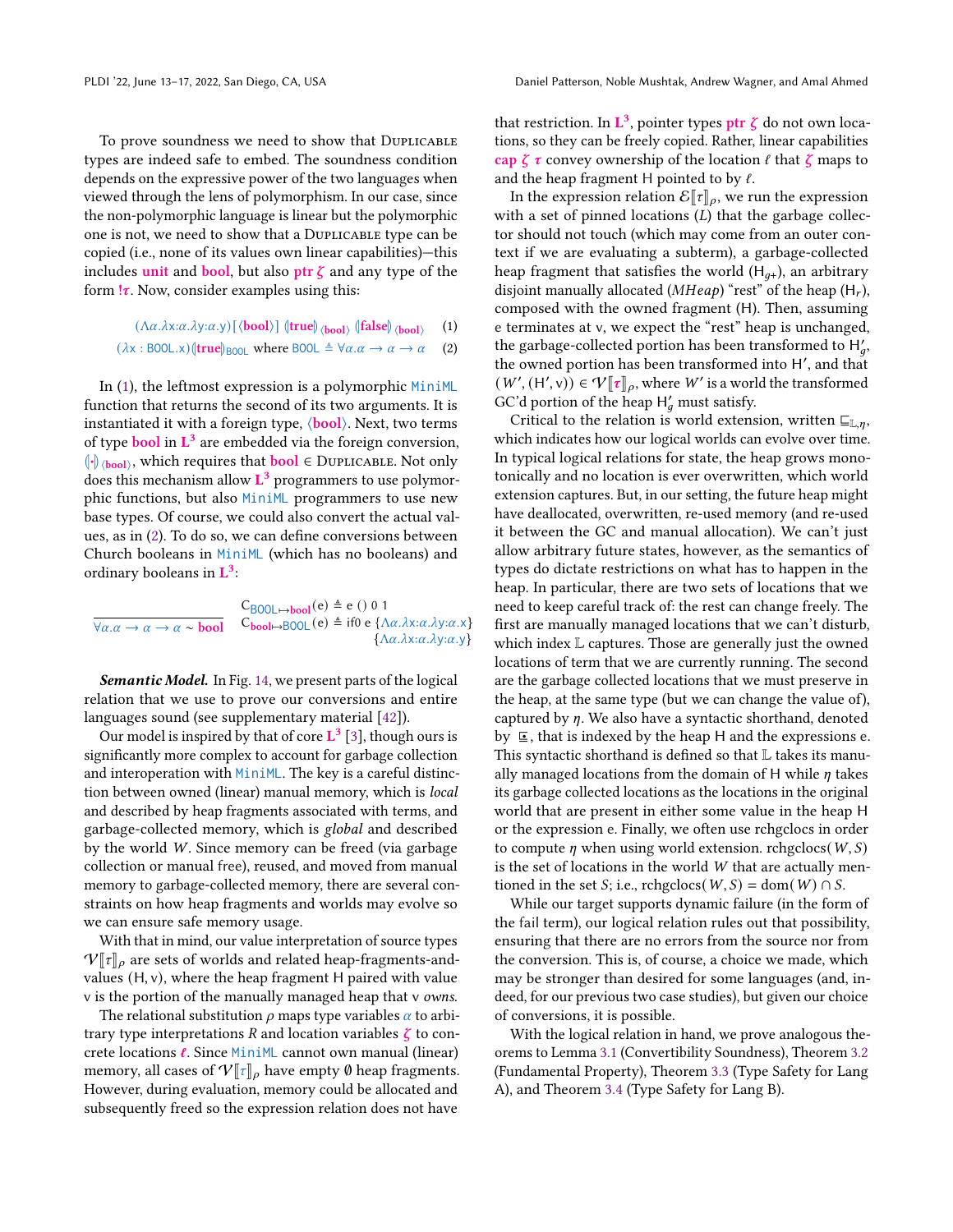<span id="page-12-0"></span> $V[\![\alpha]\!]_\rho$  =  $\rho$ .F( $\alpha$ )<br>  $V[\![\text{unit}]\!]_\rho$  = {( $W$ , (0, ()))}  $V[\text{unit}]_\rho = \{(W, (\emptyset, ()))\}$ <br> $V[\tau, \Delta, \tau] = ((W, (\emptyset, \Delta, \rho)))$  $V[\tau_1 \rightarrow \tau_2]_{\rho} = \{ (W, (0, \lambda x.e)) \mid \forall W', v. W \sqsubseteq_{\emptyset, e} W' \land \dots \sqsubseteq_{\emptyset, e} W' \}$  $(W', (\emptyset, v)) \in V[[\tau]]_p \implies (W', (\emptyset, [x \mapsto v]_e)) \in \mathcal{E}[[\tau_2]]_p$  $V[\forall \alpha.\tau]_{\rho} = \{ (W, (\emptyset, \lambda_-, e), ) \mid \forall R \in RelT, W'.$ <br> $W = W' \longrightarrow (W' \cdot (\emptyset, e)) \in E[\neg]$  $W \sqsubseteq_{\emptyset, e} W' \Longrightarrow (W', (\emptyset, e)) \in \mathcal{E}[\mathbb{T}]_{\rho[\mathsf{F}(\alpha) \mapsto R]}$  $\mathcal{V}[\![\text{ref } \tau]\!]_{\rho} = \{ (W, (\emptyset, \ell)) \mid W.\Psi(\ell) = \lfloor \hat{\Psi}[\![\tau]\!]_{\rho} \rfloor_{W,k} \}$ <br> $\mathcal{V}[\![\langle \tau \rangle]\!]_{\rho} = \mathcal{V}[\![\tau]\!]_{\rho}$  $\frac{\mathcal{V}[\![\langle \tau \rangle]\!]_{\rho}}{\mathcal{V}[\![\mathsf{unit}]\!]_{\rho}}$  $\begin{array}{ll} \mathcal{V}[\![\mathsf{unit}]\!]_\rho &= \{(\mathit{W}, (\emptyset, (\mathit{U})))\} \\ \mathcal{V}[\![\mathsf{bool}]\!]_\rho &= \{(\mathit{W}, (\emptyset, \mathsf{b}))\mid \end{array}$  $=\{(W, (\emptyset, b)) \mid b \in \{0, 1\}\}\$  $V[\![\tau_1 \otimes \tau_2]\!]_\rho = \{(W, (H_1 \uplus H_2, (v_1, v_2)))\!]$  $(W, (H_1, v_1)) \in \mathcal{V}[\![\tau_1]\!]_\rho \wedge (W, (H_2, v_2)) \in \mathcal{V}[\![\tau_2]\!]_\rho\}$  $V[\![\tau_1 \multimap \tau_2]\!]_p = \{(W, (H, \lambda x.e)) | \forall W', H_v, v,$ <br>WEXERENT A (W' (H, x))  $\in \mathbb{R}^{\vert\!\vert}$  $W \subseteq H_e W' \wedge (W', (H_v, v)) \in V[\![\tau_1]\!]_\rho \implies$  $(W', (H \cup H_v, [x \mapsto v]e)) \in \mathcal{E}[\![\tau_2]\!]_\rho$  $\label{eq:V} \begin{array}{ll} \mathcal{V} \big[ \!\! \big[ \![ \tau ]\!]_\rho & = \{ \big( \, W , (\emptyset, \nu) \big) \; \big| \; \big( \, W , (\emptyset, \nu) \big) \in \mathcal{V} \big[ \![ \tau ]\!]_\rho \} \\ \mathcal{V} \big[ \!\! \big[ \!\! \big[ \text{ptr} \, \zeta \big] \!\! \big]_\rho & = \{ \big( \, W , (\emptyset, \ell) \big) \; \big| \; \rho . \text{L3}(\zeta) = \ell \} \end{array}$  $= \{ (W, (\emptyset, \ell)) \mid \rho \text{.} L3(\zeta) = \ell \}$  $V[\c{cap} \zeta \tau]_{\rho} = \{(W, (H \uplus \{\ell \mapsto v\},)))\}$  $\rho.L3(\zeta) = \ell \wedge (W, (H, v)) \in \mathcal{V}[\![\tau]\!]_{\rho}$  $\mathcal{V}[\![\forall \zeta.\tau]\!]_{\rho}$  = {(W, (H,  $\lambda$ <sub>-</sub>.e)) |  $\forall \ell. (W, (H, e)) \in \mathcal{E}[\![\tau]\!]_{\rho[\mathrm{L}3(\zeta) \mapsto \ell]}\}$  $V[\exists \zeta \cdot \tau]_{\rho} = \{(W, (H, v)) \mid \exists \ell \cdot (W, (H, v)) \in V[\tau]_{\rho[\text{L3}(\zeta) \mapsto \ell]} \}$  $\mathcal{E}[\![\tau]\!]_{\rho} = \{(W, (H, e)) \mid \forall L, v, H_{q+} : W, H_r : MHeap, H_*\$  $(H_{q+} \uplus H \uplus H_r, e) \stackrel{*}{\rightarrow} _L (H_*, v) \rightarrow_L$  $\Rightarrow$   $\exists H', H'_q \exists W'. H_* = H'_q \uplus H' \uplus H_r \wedge H'_q : W' \wedge$  $W \sqsubseteq_{(\text{dom}(\mathsf{H}_r)), \text{rehgelocs}(W, L\cup FL(\text{cod}(\mathsf{H}_r)))} W'$  $\wedge$   $(W', (H', v)) \in \mathcal{V}[[\tau]]\rho \wedge H_{1'} = \emptyset$  $(k, \Psi) \sqsubseteq_{\mathbb{L}, n} (j, \Psi') = j \leq k \wedge \mathbb{L} \# \text{dom}(\Psi')$  $\wedge \forall \ell \in \eta \Psi'(\ell) = \left[ \Psi(\ell) \right]_k$ 

Note the highlighted parts only apply to MiniML types.

Figure 14. Logical Relation for  $MinIML$  and  $L^3$ .

Our convertibility soundness result proves that our conversions above between garbage-collected and manual references, as well as L<sup>3</sup> booleans and MiniML Church booleans (described above) are sound. We also show that  $\tau_1 \rightarrow \tau_2 \sim$ !(! $\tau_1 \rightarrow \tau_2$ ) assuming  $\tau_1 \sim \tau_1$  and  $\tau_2 \sim \tau_2$ .

Discussion. While we showed how to handle universal types, handling existential types is another question. With our existing "foreign type" mechanism, we can support defining data structures and operations over them and passing both. For example, we could pass an expression of type  $\langle int \rangle \times \langle int \rangle \rightarrow \langle int \rangle \times \langle int \rangle \rightarrow int$ , for a counter defined as an integer. That provides some degree of abstraction, but doesn't, for example, disallow passing the  $\langle int \rangle$  back to some other code that expects that type. We could, however, in the language with existential types, pack that to  $\exists \alpha \ldotp \alpha \times \alpha \rightarrow \alpha \times \alpha \rightarrow int.$ 

More interesting is the question when both languages have polymorphism. In that case, if we wanted to convert abstract types, we would need to generalize our convertibility rules to handle open types, i.e.,  $\Delta \vdash \tau \sim \tau'$ . If the interpretation of type variables were the same in both languages

(i.e., in our model this would mean that both were drawn from the same relation), this would be sufficient. If, however, the interpretation of type variables were different in the two languages (we do this in the case study in [§4,](#page-5-0) see our supple-mental materials [\[42\]](#page-15-12) for the use of  $UnrTyp$  in  $V[\forall \alpha.\tau]_{\rho}$ ), we would need, in our source type systems, some form of bounded polymorphism in order to restrict the judgment to variables that were equivalent. Otherwise, it would be impossible to prove convertibility rules sound.

# 6 Related Work and Conclusion

Most research on interoperability has focused either on reducing boilerplate or improving performance. We will not discuss those, focusing on work addressing soundness.

Multi-language semantics. Matthews and Findler [\[33\]](#page-14-0) studied the question of the interoperability of source languages, developing the idea of a syntactic multi-language with boundary terms (c.f., contracts [\[18,](#page-14-16) [19\]](#page-14-17)) that mediate between the two languages. They focused on a static language interacting with a dynamic one, but similar techniques have been applied widely (e.g., object-oriented [\[20,](#page-14-18) [21\]](#page-14-19), affine and unrestricted [\[50\]](#page-15-7), simple and dependently typed [\[41\]](#page-15-5), functional language and assembly [\[43\]](#page-15-8), linear and unrestricted [\[45\]](#page-15-6)) and used to prove compiler properties (e.g., correctness [\[44\]](#page-15-10), full abstraction [\[2,](#page-14-6) [37\]](#page-15-9)). More recently, there has been an effort understand this construction from a denotational [\[15\]](#page-14-20) and categorical [\[14\]](#page-14-21) perspective. While the last may seem particularly relevant to our work, they still firmly root the multi-language as a source-language construct, rather than building it out of a common substrate, our key divergence from this prior work.

Barrett et al. [\[6\]](#page-14-22) take a slightly different path, directly mixing languages (PHP and Python) and allowing bindings from one to be used in the other, though to similar ends.

Interoperability via typed targets. Shao and Trifonov [\[46,](#page-15-13) [51\]](#page-15-14) studied interoperability much earlier, and closer to our context: they consider interoperability mediated by translation to a common target. They tackle the problem that one language has access to control effects and the other does not. Their approach, however, is different: it relies upon a target language with an effect-based type system that is sufficient to capture the safety invariants, whereas while our realizability approach can certainly benefit from typed target languages, it doesn't rely upon them. While typed intermediate languages obviously offer real benefits, there are also unaddressed problems, foremost of which is designing a usable type system that is sufficiently general to allow (efficient) compilation from all the languages you want to support. While there are ongoing attempts (probably foremost is the TruffleVM project [\[22\]](#page-14-23)) to design such general intermediates, most have focused their attention on untyped or unsound languages, and in the particular case of TruffleVM, there is as-yet no meta-theory.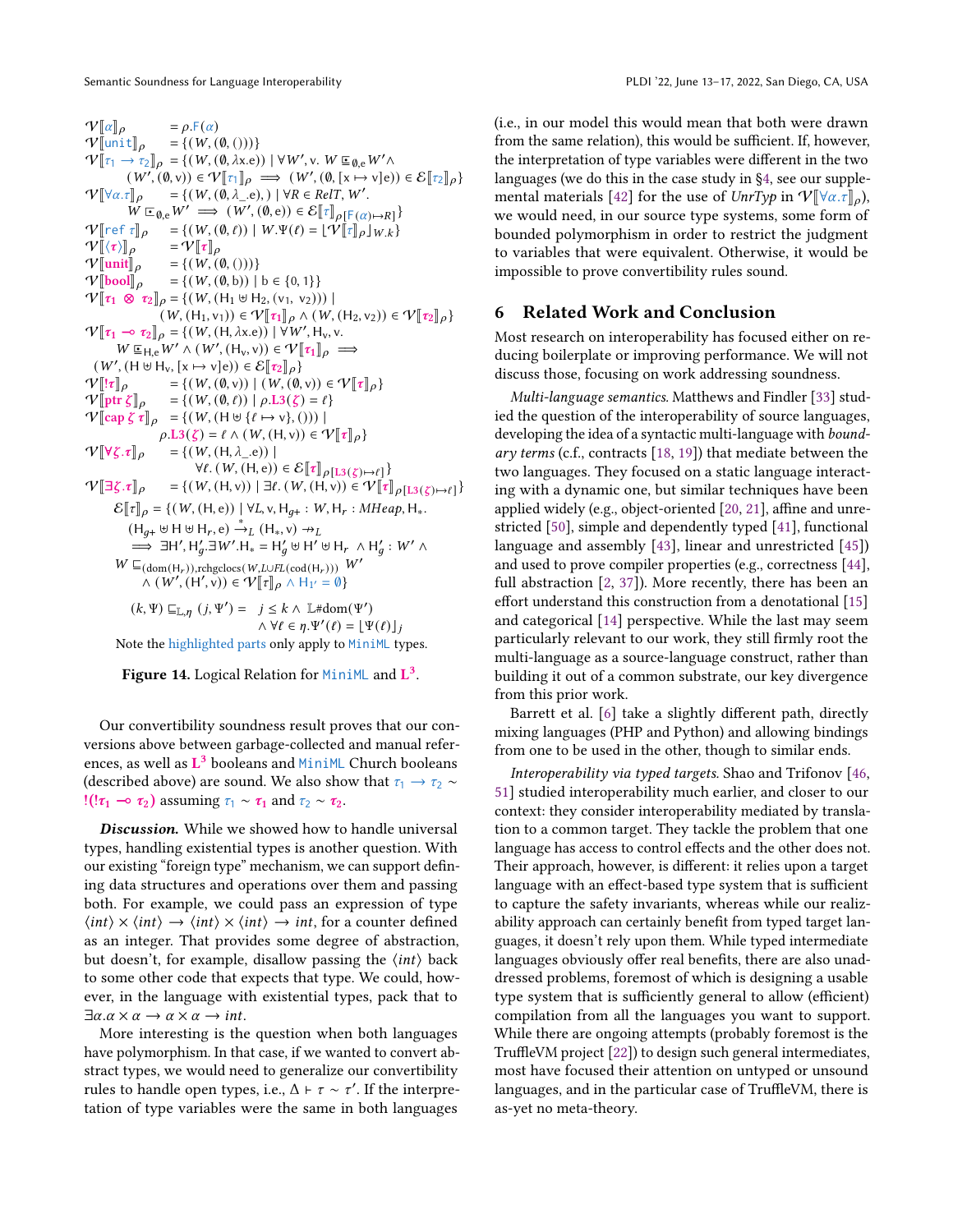An abstract framework for unsafe FFIs. Turcotte et al. [\[52\]](#page-15-15) advocate a framework using an abstract version of the foreign language, so soundness can be proved without building a full multi-language. They demonstrate this by proving a modified type safety proof of Lua and C interacting via the C FFI, modeling the C as code that can do arbitrary unsound behavior and thus blamed for all unsoundness. While this approach seems promising in the context of unsound languages, it is less clear how it applies to sound languages.

Semantic Models and Realizability Models The use of semantic models to prove type soundness has a long history [\[34\]](#page-14-24). We make use of step-indexed models [\[4,](#page-14-14) [5\]](#page-14-25), developed as part of the Foundational Proof-Carrying Code [\[1\]](#page-14-26) project, which showed how to scale the semantic approach to complex features found in real languages such as recursive types and higher-order mutable state. While much of the recent work that uses step-indexed models is concerned with program equivalence, one recent project that focuses on type sound-ness is RustBelt [\[27\]](#page-14-27): they give a semantic model of  $\lambda_{Rust}$ types and use it to prove the soundness of  $\lambda_{Rust}$  typing rules, but also to prove that the  $\lambda_{Rust}$  implementation of standard library features (essentially unsafe code) are semantically sound inhabitants of their ascribed type specification.

Unlike the above, our realizability model interprets source types as sets of target terms. Our work takes inspiration from a line of work by Benton and collaborators on "low-level semantics for high-level types" (dubbed "realistic realizability") [\[8\]](#page-14-28). Such models were used to prove type soundness of standalone languages, specifically, Benton and Zarfaty [\[12\]](#page-14-7) proved an imperative while language sound and Benton and Tabareau [\[11\]](#page-14-8) proved type soundness for a simply typed functional language, both times interpreting source types as relations on terms of an idealized assembly and allowing for compiled code to be linked with a verified memory allocation module implemented in assembly [\[8\]](#page-14-28). Krishnaswami et al. [\[30\]](#page-14-29) make use of a realizability model to prove consistency of  $LNL<sub>D</sub>$  a core type theory that integrates linearity and full type dependency. The linear parts of their model, like our interpretation of  $L^3$  types, are directly inspired by the semantic model for  $L^3$  by Ahmed et al. [\[3\]](#page-14-9). While they consider interoperability and use realizability models, their approach is quite different from ours, as their introduce both term constructors and types  $(G \text{ and } F)$  that allow direct embedding into the other language, thereby changing it, rather than defining conversions into existing types (which, indeed, is probably impossible in their case). More generally, such realizability models have also been used by Jensen et al. [\[26\]](#page-14-30) to verify low-level code using a high-level separation logic, and by Benton and Hur [\[9\]](#page-14-31) to verify compiler correctness.

Finally, New et al. [\[36,](#page-15-16) [38,](#page-15-17) [39\]](#page-15-18) make use of realizability models in their work on semantic foundations of gradual typing, work that we have drawn inspiration from, given gradual typing is a special instance of language interoperability. They compile type casts in a surface gradual language to a target Call-By-Push-Value [\[31\]](#page-14-13) language without casts, build a realizability model of gradual types and type precision as relations on target terms, and prove properties about the gradual surface language using the model.

Verification-based Approaches Much work has been done using high-level program logics to reason about target terms, which can be seen as analogous to the realizability approach. Perhaps most relevant, in the context of interoperability, is the Cito system of Wang et al. [\[53\]](#page-15-19), where code to-be-linked is given a specification over the behavior of target code, and compilation can then proceed relying upon that specification. This clearly renders benefits in terms of language independence, since any compiled code that satisfied that specification could be used. However, there is a significant difference from our work: by incorporating the semantics of types of both languages we can prove that the conversions preserve those semantics, and thus allow an end user to gain the benefits of type soundness without having to do any verification. Indeed, proving the conversions sound (or, in the case that they can be no-ops, proving that is okay) is the central result of this paper, and such conversions are not a part of the setup of Wang et al. [\[53\]](#page-15-19).

Conclusion and Future Work. We have presented a novel framework for the design and verification of sound language interoperability where that interoperability happens, as in practical systems, after compilation. The realizability models at the heart of our technique give us powerful reasoning tools, including the ability to encode static invariants that are otherwise impossible to express in often untyped or low-level target languages. Even when it is possible to turn static source-level invariants into dynamic target-level checks, the ability to instead move these invariants into the model allows for more performant (and perhaps, realistic) compilers without losing the ability to prove soundness.

In the future, we hope to apply the framework to further explorations of the interoperability design space, e.g., to investigate interactions between lazy and strict languages (compilation to Call-By-Push-Value [\[31\]](#page-14-13) may illuminate conversions), between single-threaded and concurrent languages (session types [\[24,](#page-14-32) [25,](#page-14-33) [49\]](#page-15-20) may help guide interoperability with process calculi like the  $\pi$ -calculus [\[35\]](#page-15-21)), between different control effects, and between Rust and a GC'ed language such as ML, Java, or Haskell compiled to a low-level target.

#### Acknowledgments

We thank the anonymous reviewers for their in-depth comments. This material is based upon work supported by the National Science Foundation under Grant No. CCF-1816837 and CCF-1453796.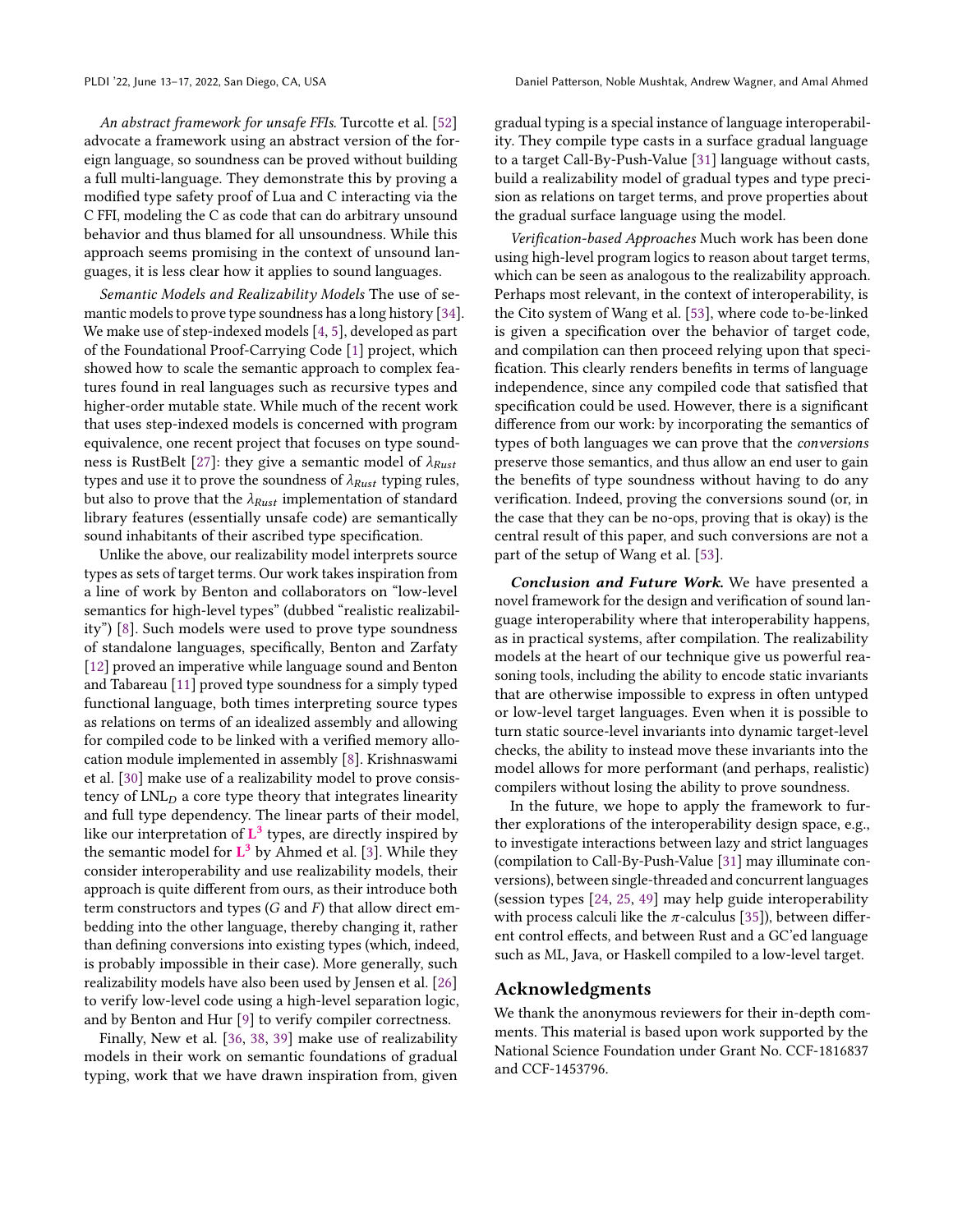Semantic Soundness for Language Interoperability **PLOI** '22, June 13–17, 2022, San Diego, CA, USA

# References

- <span id="page-14-26"></span>[1] Amal Ahmed, Andrew W. Appel, Christopher D. Richards, Kedar N. Swadi, Gang Tan, and Daniel C. Wang. 2010. Semantic Foundations for Typed Assembly Languages. ACM Transactions on Programming Languages and Systems 32, 3 (March 2010), 1–67.
- <span id="page-14-6"></span>[2] Amal Ahmed and Matthias Blume. 2011. An equivalence-preserving CPS translation via multi-language semantics. In Proceeding of the 16th ACM SIGPLAN international conference on Functional Programming, ICFP 2011, Tokyo, Japan, September 19-21, 2011, Manuel M. T. Chakravarty, Zhenjiang Hu, and Olivier Danvy (Eds.). ACM, 431–444. <https://doi.org/10.1145/2034773.2034830>
- <span id="page-14-9"></span>[3] Amal Ahmed, Matthew Fluet, and Greg Morrisett. 2007. L3 : A Linear Language with Locations. Fundamenta Informaticae 77, 4 (June 2007), 397–449.
- <span id="page-14-14"></span>[4] Amal Jamil Ahmed. 2004. Semantics of Types for Mutable State. Ph.D. Dissertation. Princeton University.
- <span id="page-14-25"></span>[5] Andrew W. Appel and David A. McAllester. 2001. An indexed model of recursive types for foundational proof-carrying code. ACM Trans. Program. Lang. Syst. 23, 5 (2001), 657–683. [https://doi.org/10.1145/](https://doi.org/10.1145/504709.504712) [504709.504712](https://doi.org/10.1145/504709.504712)
- <span id="page-14-22"></span>[6] Edd Barrett, Carl Friedrich Bolz, Lukas Diekmann, and Laurence Tratt. 2016. Fine-grained Language Composition: A Case Study. In 30th European Conference on Object-Oriented Programming (ECOOP 2016) (Leibniz International Proceedings in Informatics (LIPIcs), Vol. 56), Shriram Krishnamurthi and Benjamin S. Lerner (Eds.). Schloss Dagstuhl– Leibniz-Zentrum fuer Informatik, Dagstuhl, Germany, 3:1–3:27. [https:](https://doi.org/10.4230/LIPIcs.ECOOP.2016.3) [//doi.org/10.4230/LIPIcs.ECOOP.2016.3](https://doi.org/10.4230/LIPIcs.ECOOP.2016.3)
- <span id="page-14-3"></span>[7] David M. Beazley. 1996. SWIG: An Easy to Use Tool for Integrating Scripting Languages with C and C++. In Fourth Annual USENIX Tcl/Tk Workshop 1996, Monterey, California, USA, July 10-13, 1996, Mark Diekhans and Mark Roseman (Eds.). USENIX Association. [https://www.usenix.org/legacy/publications/library/](https://www.usenix.org/legacy/publications/library/proceedings/tcl96/beazley.html) [proceedings/tcl96/beazley.html](https://www.usenix.org/legacy/publications/library/proceedings/tcl96/beazley.html)
- <span id="page-14-28"></span>[8] Nick Benton. 2006. Abstracting allocation: The new new thing. In Computer Science Logic (CSL).
- <span id="page-14-31"></span>[9] Nick Benton and Chung-Kil Hur. 2009. Biorthogonality, Step-indexing and Compiler Correctness. In Proceedings of the 14th ACM SIGPLAN International Conference on Functional Programming (Edinburgh, Scotland) (ICFP '09). ACM, New York, NY, USA, 97–108. [https://doi.org/](https://doi.org/10.1145/1596550.1596567) [10.1145/1596550.1596567](https://doi.org/10.1145/1596550.1596567)
- <span id="page-14-2"></span>[10] Nick Benton, Andrew Kennedy, and Claudio V Russo. 2004. Adventures in interoperability: the sml. net experience. In Proceedings of the 6th ACM SIGPLAN International conference on Principles and Practice of Declarative Programming. 215–226.
- <span id="page-14-8"></span>[11] Nick Benton and Nicolas Tabareau. 2009. Compiling functional types to relational specifications for low level imperative code. In Proceedings of TLDI'09: 2009 ACM SIGPLAN International Workshop on Types in Languages Design and Implementation, Savannah, GA, USA, January 24, 2009. 3–14.
- <span id="page-14-7"></span>[12] Nick Benton and Uri Zarfaty. 2007. Formalizing and Verifying Semantic Type Soundness of a Simple Compiler. In Proceedings of the 9th ACM SIGPLAN International Conference on Principles and Practice of Declarative Programming (Wroclaw, Poland) (PPDP '07). Association for Computing Machinery, New York, NY, USA, 1–12. [https:](https://doi.org/10.1145/1273920.1273922) [//doi.org/10.1145/1273920.1273922](https://doi.org/10.1145/1273920.1273922)
- <span id="page-14-5"></span>[13] Matthias Blume. 2001. No-longer-foreign: Teaching an ML compiler to speak C "natively". Electronic Notes in Theoretical Computer Science 59, 1 (2001), 36–52.
- <span id="page-14-21"></span>[14] Samuele Buro, Roy Crole, and Isabella Mastroeni. 2020. Equational logic and categorical semantics for multi-languages. Electronic Notes in Theoretical Computer Science 352 (2020), 79–103.
- <span id="page-14-20"></span>[15] Samuele Buro and Isabella Mastroeni. 2019. On the Multi-Language Construction.. In ESOP. 293–321.
- <span id="page-14-4"></span>[16] Manuel MT Chakravarty. 1999. C->HASKELL, or Yet Another Interfacing Tool. In Symposium on Implementation and Application of Functional Languages. Springer, 131–148.
- <span id="page-14-10"></span>[17] Christos Dimoulas, Sam Tobin-Hochstadt, and Matthias Felleisen. 2012. Complete Monitors for Behavioral Contracts. In European Symposium on Programming (ESOP).
- <span id="page-14-16"></span>[18] Robert Bruce Findler and Matthias Blume. 2006. Contracts as pairs of projections. In International Symposium on Functional and Logic Programming. Springer, 226–241.
- <span id="page-14-17"></span>[19] Robert Bruce Findler and Matthias Felleisen. 2002. Contracts for higher-order functions. In Proceedings of the seventh ACM SIGPLAN international conference on Functional programming. 48–59.
- <span id="page-14-18"></span>[20] Kathryn E Gray. 2008. Safe cross-language inheritance. In European Conference on Object-Oriented Programming. Springer, 52–75.
- <span id="page-14-19"></span>[21] Kathryn E Gray, Robert Bruce Findler, and Matthew Flatt. 2005. Finegrained interoperability through mirrors and contracts. ACM SIGPLAN Notices 40, 10 (2005), 231–245.
- <span id="page-14-23"></span>[22] Matthias Grimmer, Chris Seaton, Roland Schatz, Thomas Würthinger, and Hanspeter Mössenböck. 2015. High-performance cross-language interoperability in a multi-language runtime. In Proceedings of the 11th Symposium on Dynamic Languages. 78–90.
- <span id="page-14-1"></span>[23] Rich Hickey. 2020. A history of Clojure. Proceedings of the ACM on programming languages 4, HOPL (2020), 1–46.
- <span id="page-14-32"></span>[24] Kohei Honda. 1993. Types for dyadic interaction. In International Conference on Concurrency Theory. Springer, 509–523.
- <span id="page-14-33"></span>[25] Kohei Honda, Vasco T Vasconcelos, and Makoto Kubo. 1998. Language primitives and type discipline for structured communication-based programming. In European Symposium on Programming. Springer, 122– 138.
- <span id="page-14-30"></span>[26] Jonas B. Jensen, Nick Benton, and Andrew Kennedy. 2013. High-Level Separation Logic for Low-Level Code (POPL '13). Association for Computing Machinery, New York, NY, USA, 301–314. [https://doi.](https://doi.org/10.1145/2429069.2429105) [org/10.1145/2429069.2429105](https://doi.org/10.1145/2429069.2429105)
- <span id="page-14-27"></span>[27] Ralf Jung, Jacques-Henri Jourdan, Robbert Krebbers, and Derek Dreyer. 2018. RustBelt: Securing the Foundations of the Rust Programming Language. In ACM Symposium on Principles of Programming Languages (POPL).
- <span id="page-14-15"></span>[28] Andrew Kennedy and Don Syme. 2001. Design and Implementation of Generics for the .NET Common Language Runtime. In Proceedings of the ACM SIGPLAN 2001 Conference on Programming Language Design and Implementation (Snowbird, Utah, USA) (PLDI '01). Association for Computing Machinery, New York, NY, USA, 1–12. [https://doi.org/10.](https://doi.org/10.1145/378795.378797) [1145/378795.378797](https://doi.org/10.1145/378795.378797)
- <span id="page-14-12"></span>[29] Robert Kleffner. 2017. A Foundation for Typed Concatenative Languages. Master's thesis. Northeastern University.
- <span id="page-14-29"></span>[30] Neelakantan R. Krishnaswami, Pierre Pradic, and Nick Benton. 2015. Integrating Linear and Dependent Types. In Proceedings of the 42nd Annual ACM SIGPLAN-SIGACT Symposium on Principles of Programming Languages, POPL 2015, Mumbai, India, January 15-17, 2015, Sriram K. Rajamani and David Walker (Eds.). ACM, 17–30. [https:](https://doi.org/10.1145/2676726.2676969) [//doi.org/10.1145/2676726.2676969](https://doi.org/10.1145/2676726.2676969)
- <span id="page-14-13"></span>[31] Paul Blain Levy. 2001. Call-by-Push-Value. Ph. D. Dissertation. Queen Mary, University of London, London, UK.
- <span id="page-14-11"></span>[32] Phillip Mates, Jamie Perconti, and Amal Ahmed. 2019. Under Control: Compositionally Correct Closure Conversion with Mutable State. In ACM Conference on Principles and Practice of Declarative Programming (PPDP).
- <span id="page-14-0"></span>[33] Jacob Matthews and Robert Bruce Findler. 2007. Operational semantics for multi-language programs. In Proceedings of the 34th ACM SIGPLAN-SIGACT Symposium on Principles of Programming Languages, POPL 2007, Nice, France, January 17-19, 2007, Martin Hofmann and Matthias Felleisen (Eds.). ACM, 3–10. <https://doi.org/10.1145/1190216.1190220>
- <span id="page-14-24"></span>[34] Robin Milner. 1978. A theory of type polymorphism in programming. J. Comput. Syst. Sci. 17 (1978), 348–375.